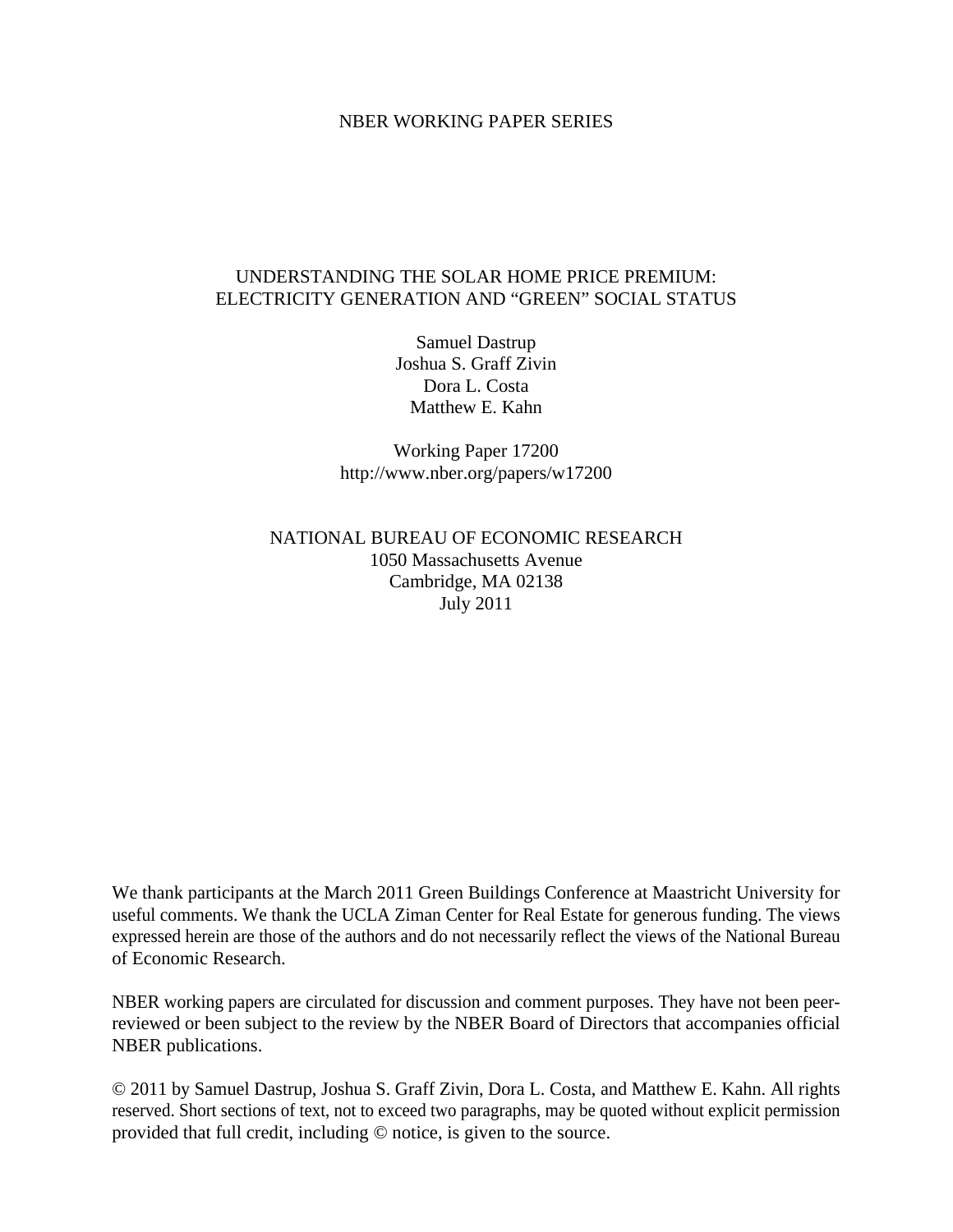Understanding the Solar Home Price Premium: Electricity Generation and "Green" Social **Status** Samuel Dastrup, Joshua S. Graff Zivin, Dora L. Costa, and Matthew E. Kahn NBER Working Paper No. 17200 July 2011 JEL No. Q54,Q55,R31

## **ABSTRACT**

This study uses a large sample of homes in the San Diego area and Sacramento, California area to provide some of the first capitalization estimates of the sales value of homes with solar panels relative to comparable homes without solar panels. Although the residential solar home market continues to grow, there is little direct evidence on the market capitalization effect. Using both hedonics and a repeat sales index approach we find that solar panels are capitalized at roughly a 3.5% premium. This premium is larger in communities with a greater share of college graduates and of registered Prius hybrid vehicles.

Samuel Dastrup University of California, San Diego Department of Economics 9500 Gilman Dr. La Jolla, CA 92093 and NYU Furman Center for Real Estate sdastrup@ucsd.edu

Joshua S. Graff Zivin University of California, San Diego 9500 Gilman Drive, MC 0519 La Jolla, CA 92093-0519 and NBER jgraffzivin@ucsd.edu

Dora L. Costa Bunche Hall 9272 Department of Economics UCLA Box 951477 Los Angeles, CA 90095-1477 and NBER costa@econ.ucla.edu

Matthew E. Kahn UCLA Institute of the Environment Department of Economics Department of Public Policy Box 951496 La Kretz Hall, Suite 300 Los Angeles, CA 90095-1496 and NBER mkahn@ioe.ucla.edu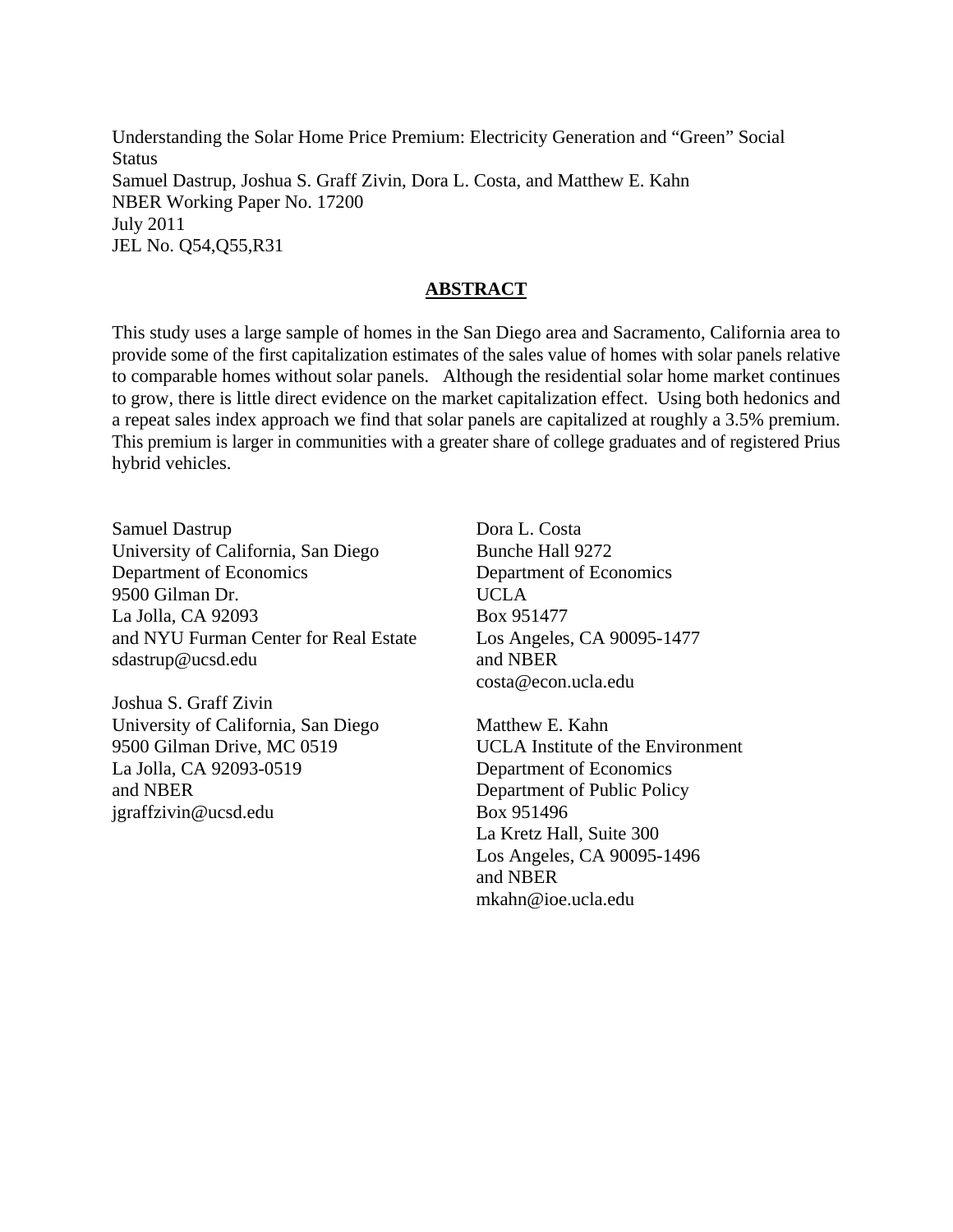#### **I. Introduction**

On a per-capita basis, California has the most installed residential solar capacity in the United States. Solar homes are expensive. It can cost \$30,000 to install such a system. Several state and federal programs actively subsidize this investment. Judged on strictly efficiency criteria (foregone electricity expenditure per dollar of investment), solar panels may be a bad investment. Borenstein (2008) finds that the cost of a solar photovoltaic system is about 80 percent greater than the value of the electricity it will produce.

Solar panels bundle both investment opportunities (the net present value of the flow of electricity they generate) and conspicuous consumption opportunities (that it is common knowledge that your home is "green"). Kotchen (2006) provides a theoretical analysis of the case in which individuals have the option of consuming "impure" public goods that generate private and public goods as a joint product. Outside of the Toyota Prius, solar homes are perhaps the best known "green products" sold on the market.

The owner of a solar home faces low electricity bills and, if an environmentalist, enjoys the "warm glow" for "doing his duty" and producing minimal greenhouse gases (Andreoni 1990). Because the presence of solar panels on most roofs is readily apparent, the solar home owner knows that others in the same community know that the home owner has solar panels. This community level re-enforcement may further increase the demand for this green product. This "observability" is likely to be even more valued in an environmentalist community (i.e a Berkeley) than in a community that dismisses climate change concerns. The recent political divide between Democrats and Republicans over climate change mitigation efforts (see Cragg, Zhou, Gurney and Kahn 2011) highlights that in conservative communities solar panels may offer less "warm glow" utility to its owners.

We examine two facets of solar purchases in this paper. Our primary empirical contribution is to provide new hedonic marginal valuation estimates for a large sample of solar homes based on recent real estate transactions in San Diego County. We test the robustness of our results using data from Sacramento County. We document evidence of a solar price premium and find that this premium is larger in environmentalist communities. In most mature housing markets, we expect that the econometrician knows less about the market than the decision makers. In the case of solar panels, our interactions with professionals in the field suggests that these professionals have little basis for estimating the pecuniary benefits of solar installation.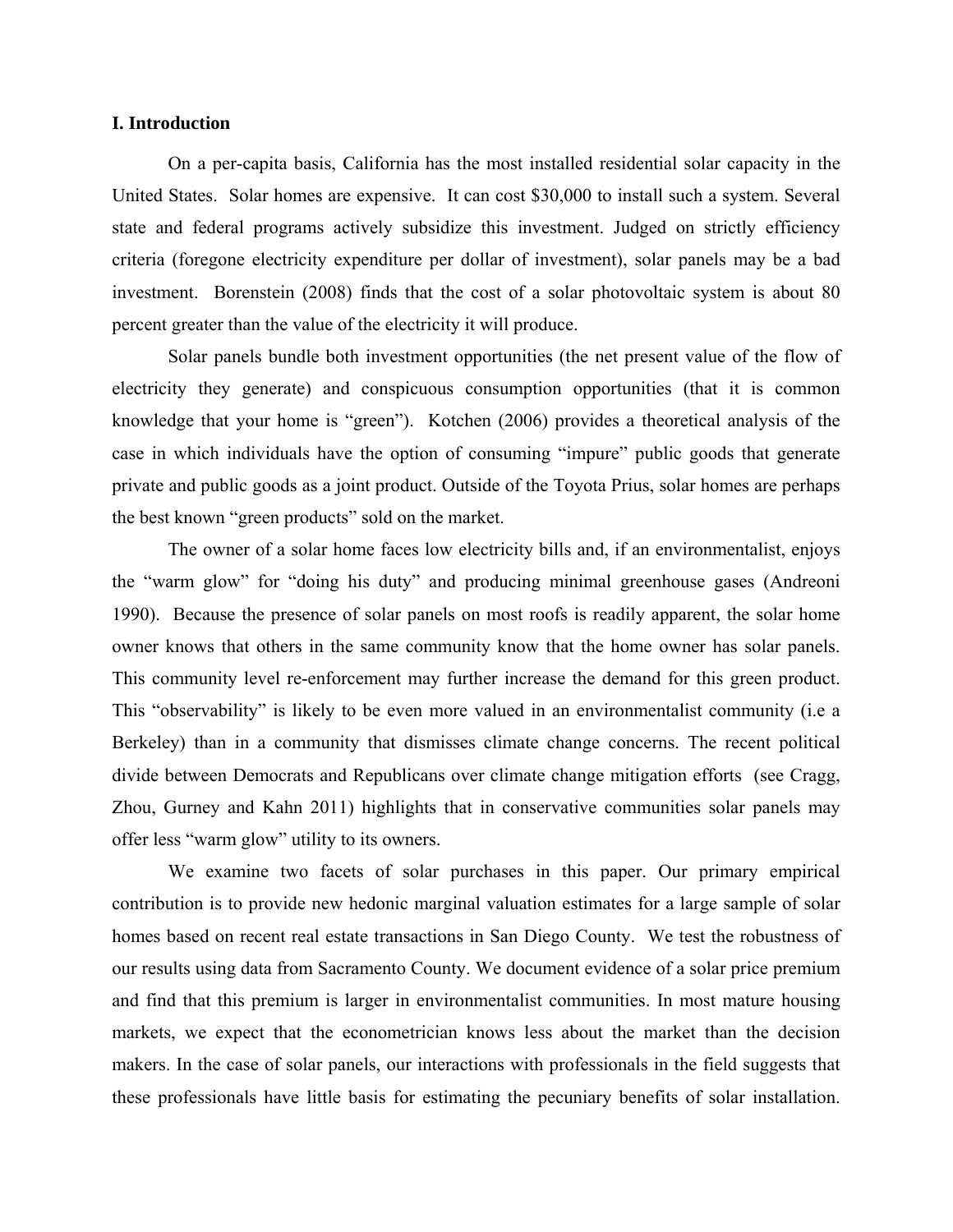Our second empirical contribution is to document what types of people, in terms of education, political ideology and demographic attributes do and do not live in solar homes. Most hedonic studies which use sales data (rather than Census data) have little information about the household living in the home, but we can observe household characteristics for a single year.

Our hedonic study contributes to two literatures. The real estate hedonics literature explores how different housing attributes are capitalized into home prices. Solar installation can be thought of as a quality improvement in the home. Recent studies have used longitudinal data sets such as the American Housing Survey (which tracks the same homes over time) to study how home upgrades such as new bathrooms and other home improvements are capitalized into resale values (Harding, Rosenthal and Sirmans 2007, Wilhelmsson 2008). A distinctive feature of solar panels is that on a day to day basis they have no "use value" as compared to a new bathroom or kitchen. Solar panels reduce your household's need to purchase electricity but from an investment standpoint they represent an intermediate good that indirectly provides utility to households. For those households who derive pleasure from knowing that they are generating their own electricity, the solar panels will yield "existence value". Such households will recognize that they have reduced their greenhouse gas emissions and thus are providing world public goods. In their local communities, such households may be recognized by neighbors for their civic virtue. Households who take pride in engaging in "voluntary restraint" will especially value this investment (Kotchen and Moore 2008).

A recent literature in environmental economics has examined the demand for green products. Most of these studies have focused on hybrid vehicle demand such as Kahn (2007), Kahn and Vaughn (2009) and Heutel and Muehlegger (2010) or the diffusion of solar panels across communities (Dastrup 2010 and Bollinger and Gillingham 2010). By using hedonic methods to estimate the price premium for green attributes our study shares a common research design with several recent studies that have used hedonic methods to infer the "green product" price premium such as Delmas and Grant's (2010) study the demand for organic wine, Eichholtz, Kok, and Quigley's (2010) work on the capitalization of Energy Star and LEED status for commercial buildings*,* and Brounen and Kok's (2010) investigation of the capitalization of residential energy efficiency when Dutch homes are certified with regards to this criterion.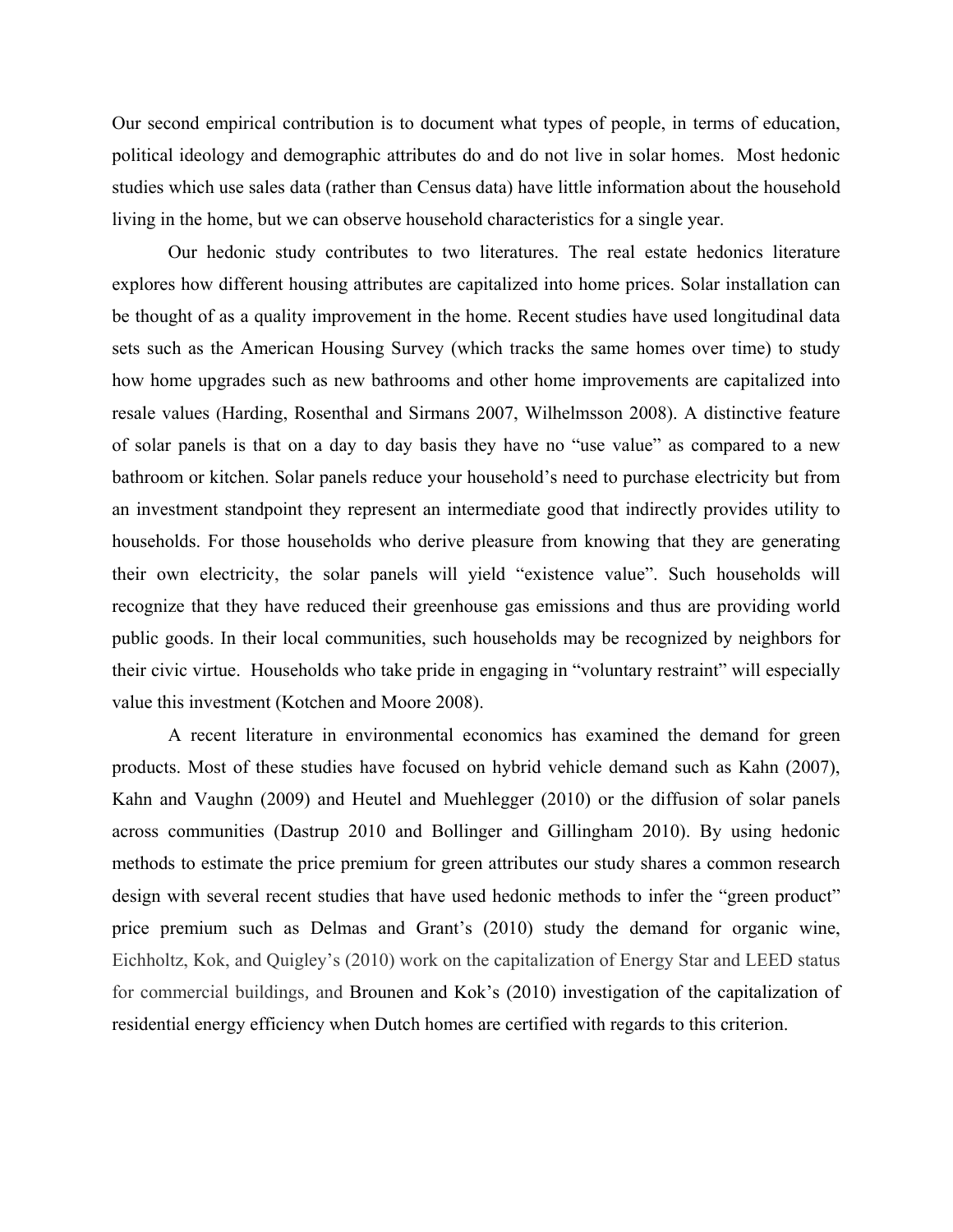# **II. The Hedonic Pricing Equilibrium and the Make versus Buy Decision over Solar Installation**

A household who wants to live in a solar home can either buy such a home or buy another home that does not have solar panels and pay a contractor to install these solar panels. This option to "make" versus "buy" should impose cross-restrictions on the size of the capitalization effect. Consider an extreme case in which all homes are identical and there is a constant cost of \$c to install solar panels. By a no arbitrage argument, in the hedonic equilibrium, we would recover a price premium of "c" for the solar homes. Over time, any supply innovations that lead to a lower installation cost or higher quality of the new solar panels would be immediately reflected in the hedonic price premium.

In reality, homes are differentiated products that differ along many dimensions. No home has a "twin". The non-linear hedonic pricing gradient is such that different homes are close substitutes at the margin (Rosen 2002). Since at any point in time the same home is not available with and without solar panels, there is no reason why the hedonic solar capitalization must equal the installation cost.

We recognize that the investment decision in solar has an option value component. Households may be uncertain about how much electricity the solar panels will generate, the future price of electricity and future price declines in quality adjusted solar systems. In a standard investment under uncertainty problem, it can be rational to delay and not exercise the option. Households may also be uncertain about what the resale value of their house would be if they install solar. All of these factors, as well as the household's power needs and its ideology, will influence demand for solar panels.

On the supply side, there are two sources of solar homes. There are existing homes whose owners have installed solar panels in the past and are now selling their home. In contrast, the second set of solar homes is produced by developers of new homes who will compare their profit for building a home with and without solar panels. Such developers are likely to have invested more effort in the basic marketing research of determining the market for this custom feature.

#### **III. Empirical Specification**

We employ both a hedonic and a repeat sales approach to assess the extent to which solar panels are capitalized into home prices. The hedonic specification decomposes home prices by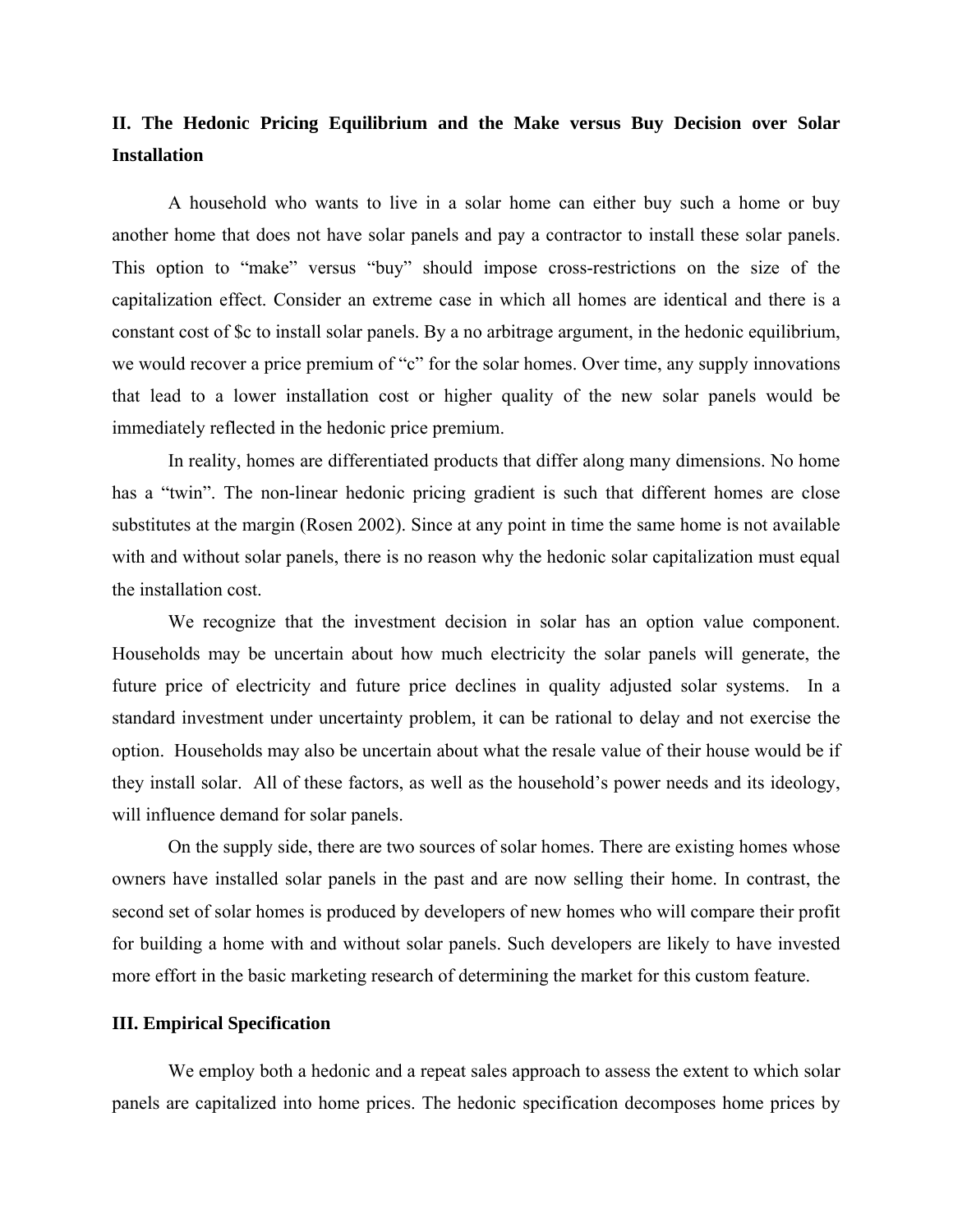observable characteristics for all transactions while flexibly controlling for spatial and temporal trends. Solar panels are included as a home characteristic and average capitalization is measured as the coefficient on the solar panel variable. The repeat sales model controls for average appreciation of properties from one sale to the next within each census tract, with an indicator for installation of panels between sales.

#### **Hedonic approach**

Our first approach to measuring the capitalization of solar panels in home sales is to decompose home prices by home characteristics and neighborhood level time trends. We interpret the average difference between the log price of homes with solar panels and those without after controlling for observable home characteristics and average neighborhood prices in each quarter as the average percent contribution to home sales price of solar panels. The baseline equation we estimate in our hedonic specification is

$$
log(Price_{ijt}) = \alpha Solar_{it} + \beta X_i + \gamma_{jt} + \varepsilon_{ijt}
$$
 (1)

where Price<sub>it</sub> is the observed sales price of home *i* in census tract *j* in quarter *t*. The variable Solar<sub>it</sub> is an indicator for the existence of a solar panel on the property and  $\alpha$  is the implicit price of the panels as a percentage of the sales price -- our measure of the extent of capitalization. Home, lot, and sale characteristics are included as  $X_i$ .

We allow for the differential capitalization across geographic areas of home and lot size by interacting the logs of these observable characteristics with zip code level indicator variables.<sup>2</sup> Additional characteristics contained in  $X_i$  are the number of bathrooms, the number of times the property has sold in our sales data, the number of mortgage defaults associated with the property since 1999, indicators for the building year, if the property has a pool, a view, and is owner occupied, and month of the year indicators to control for seasonality in home prices. In equation  $(1)$ , we are imposing a constant solar capitalization rate across time and space.<sup>3</sup>

<sup>&</sup>lt;sup>2</sup> There is substantial variation in climate and other local amenities across the three counties in our data sets. Our specification allows a home or lot of a given size on the temperate coast near the beach to be valued by the market differently than the same size home or lot in the inland desert region.

<sup>&</sup>lt;sup>3</sup> Recent changes in the federal tax incentives for solar may affect the solar price capitalization. On October 3, 2008 the President signed the Emergency Economic Stabilization Act of 2008 into law. The bill extends the 30% ITC for residential solar property for eight years through December 31, 2016. It also removes the cap on qualified solar electric property expenditures (formerly \$2,000), effective for property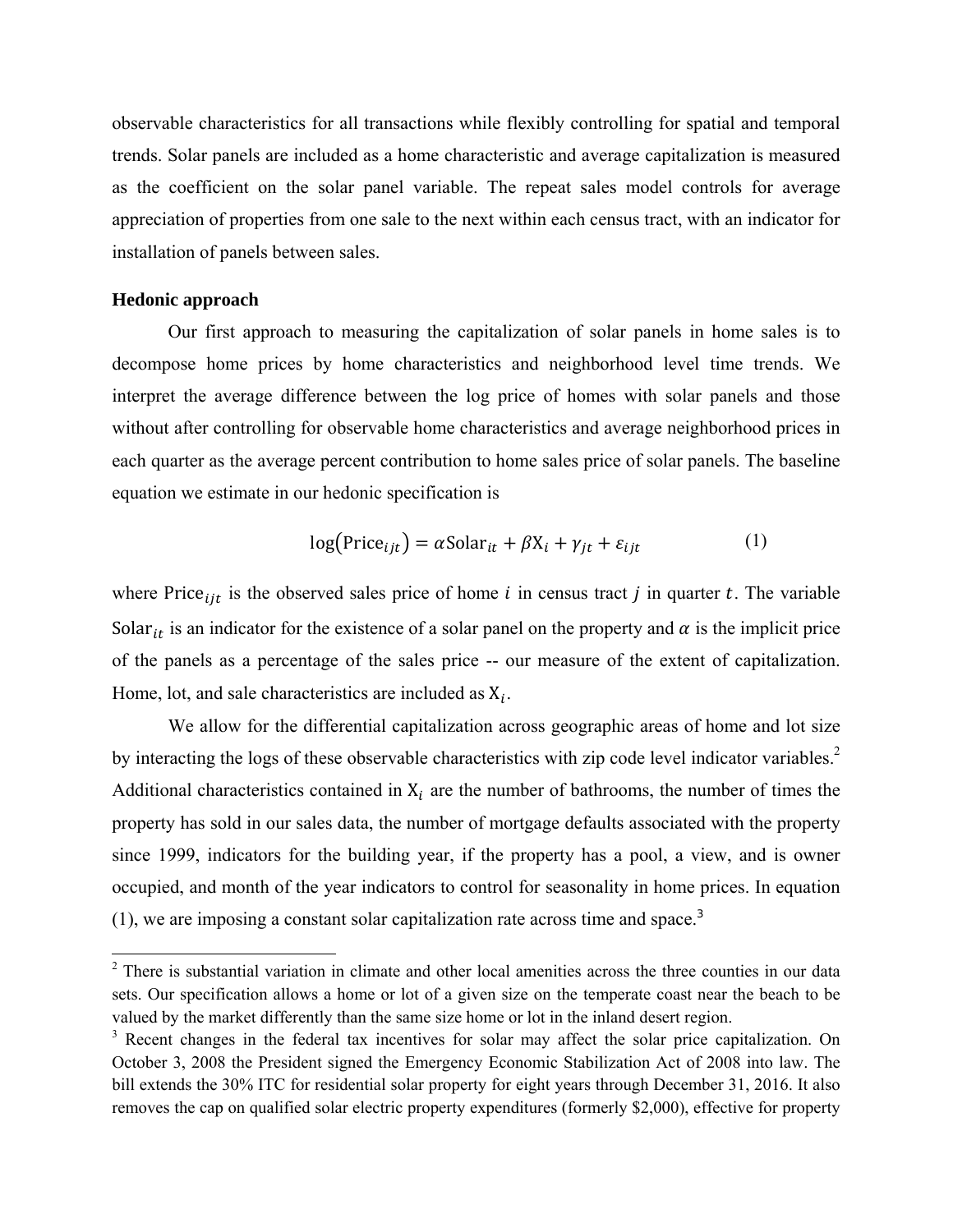We control for housing market price trends and unobserved neighborhood and location amenities with census tract-quarter fixed effects,  $\gamma_{it}$ . Allowing different appreciation patterns for different geographies is critical because these different geographical appreciation patterns are correlated with the incidence of solar panel installation.

Any hedonic study is subject to the criticism that key explanatory variables are endogenous. While we have access to a detailed residential data set providing numerous controls, we acknowledge that there are plausible reasons why the solar panel dummy could be correlated with unobserved attributes of the home.

Our OLS capitalization estimate of  $\alpha$  measures the average differential in sales price of homes with solar panels and homes without panels in the same census tract selling in the same quarter after controlling for differences in observable home characteristics. Interpreting the hedonic coefficient estimate as the effect on home price of solar panels requires assuming that the residual idiosyncratic variation in sales prices ( $\varepsilon_{i j t}$  in our framework), solar panel installation and unobservable house attributes are uncorrelated. This assumption is invalid if homeowners who install solar panels are more likely to make other home improvements that increase sales prices of their homes than their neighbors who do not install. We investigate how this might influence our capitalization estimate by estimating  $(1)$  with a control for whether a home improvement is observed in building permit data available for a large subset of San Diego County. Alternatively, homes with solar panels may be homes of higher unobserved quality. We explore whether these homes command a time-invariant premium by including an indicator for whether a home will have panels installed at some point in the future relative to a particular sale.

We allow the capitalization of panels to vary over system size and neighborhood characteristics by interacting our solar indicator variable in equation (1) with a linear term including the characteristic. Our estimating equation becomes:

$$
log(Price_{ijt}) = \alpha_0 Solar_{it} + \alpha_1 N * Solar_{it} + \beta X_i + \gamma_{jt} + \varepsilon_{ijt}.
$$
 (2)

The value of installed solar panels may be influenced by factors beside the financial implications of installation, and we estimate equation (2) using a number of proxies for other

placed in service after December 31, 2008 http://www.clarysolar.com/residential-solar.html. We do not have enough observations to determine whether the law has affected the size of the solar capitalization effect.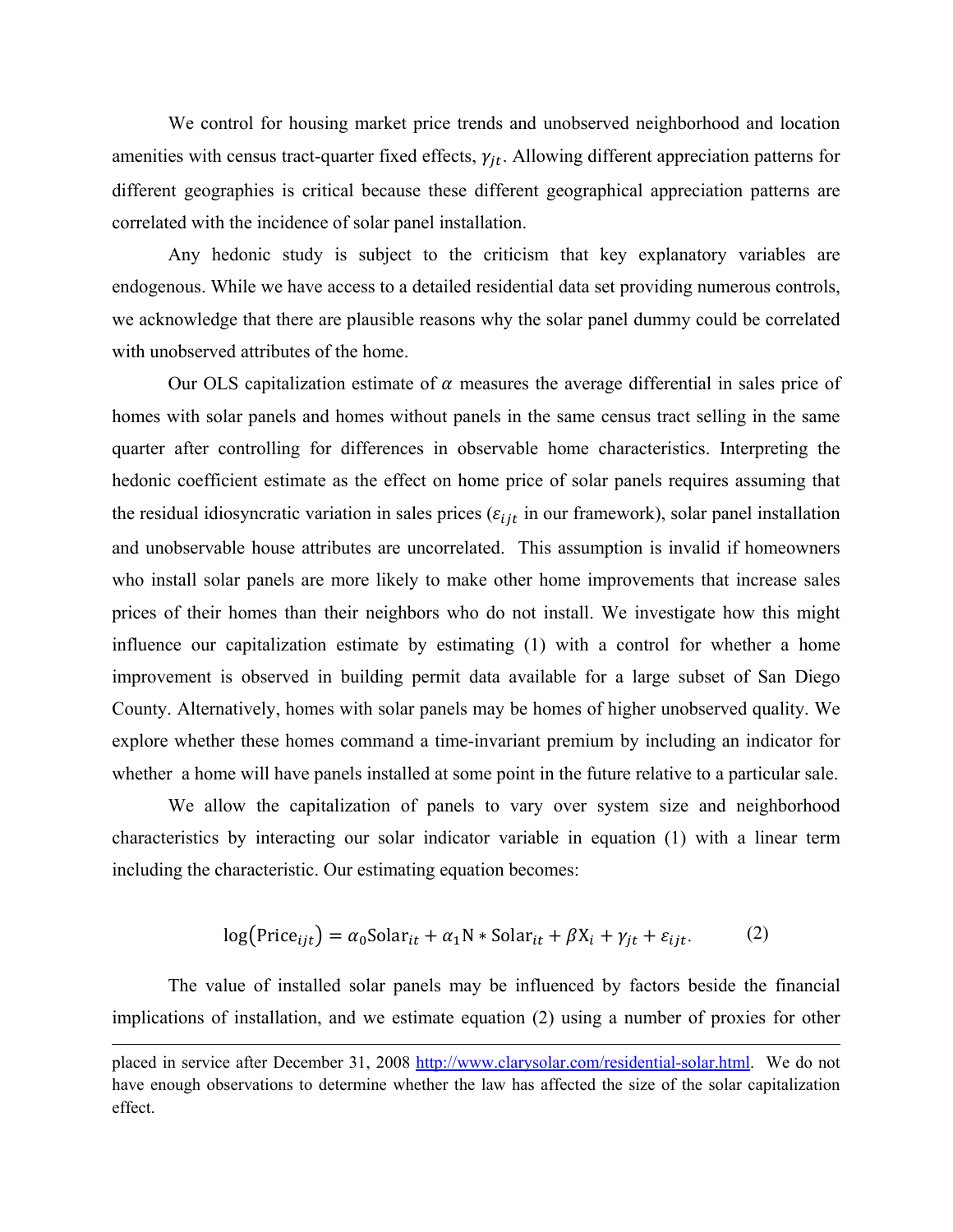factors. Households may have preferences for the production technology used to generate the electricity they use if they are concerned about their individual environmental impact or value their own energy independence. A desire to appear environmentally conscious may increase the value of solar, because it is a visible signal of environmental virtue. Our proxies for environmental idealism and the social return to demonstrating environmental awareness are the percent of voters registered as Green party members in the census tract and the Toyota Prius share of registered vehicles in the zip code. For comparison, we estimate capitalization variation by Democratic party registered voter share and the pickup truck share of registered vehicles in the zip code. We also examine solar panel capitalization by census tract log median income and percent of college graduates.

#### **Repeat sales approach**

A second approach to measuring the average additional value to a home sale of solar panels is to average the additional appreciation of a single home from one sale to the next (repeat sales) when solar panels are installed between sales. We interpret the average differential in the appreciation in consecutive sales of properties where solar was installed between sales and other properties in the same census tract with no installation between consecutive sales as the average capitalization of solar panels in home sales. The baseline equation we estimate for our repeat sales specification is

$$
\log\left(\frac{\text{Price}_{ij(t+\tau)}}{\text{Price}_{ijt}}\right) = \tilde{\alpha} \Delta \text{Solar}_{i(t+\tau)} + T_{j(t+\tau)} + \tilde{\varepsilon}_{ij(t+\tau)}
$$
(3)

where Price<sub> $ij(t+\tau)$ </sub> and Price<sub>ijt</sub> are consecutive sales of the same property *i* in neighborhood *j* occurring  $\tau$  quarters apart where the first sale is in period t. The variable  $\Delta Solar_{i(t+\tau)}$  is an indicator for the installation of solar panels at a property between sales (after t but before  $t + \tau$ ). Census tract specific time effects are included as the vector  $T_{i(t+\tau)}$ , with remaining idiosyncratic property appreciation measured as  $\tilde{\varepsilon}_{ij(t+\tau)}$ .

Our repeat sales GLS capitalization estimate,  $\tilde{\alpha}$ , of the capitalization of solar panels in housing prices measures the average additional appreciation of homes with solar installed between sales beyond that measured by the housing price indexes of their respective census tracts. Interpreting  $\tilde{\alpha}$  as the effect of panel installation on subsequent sales price requires the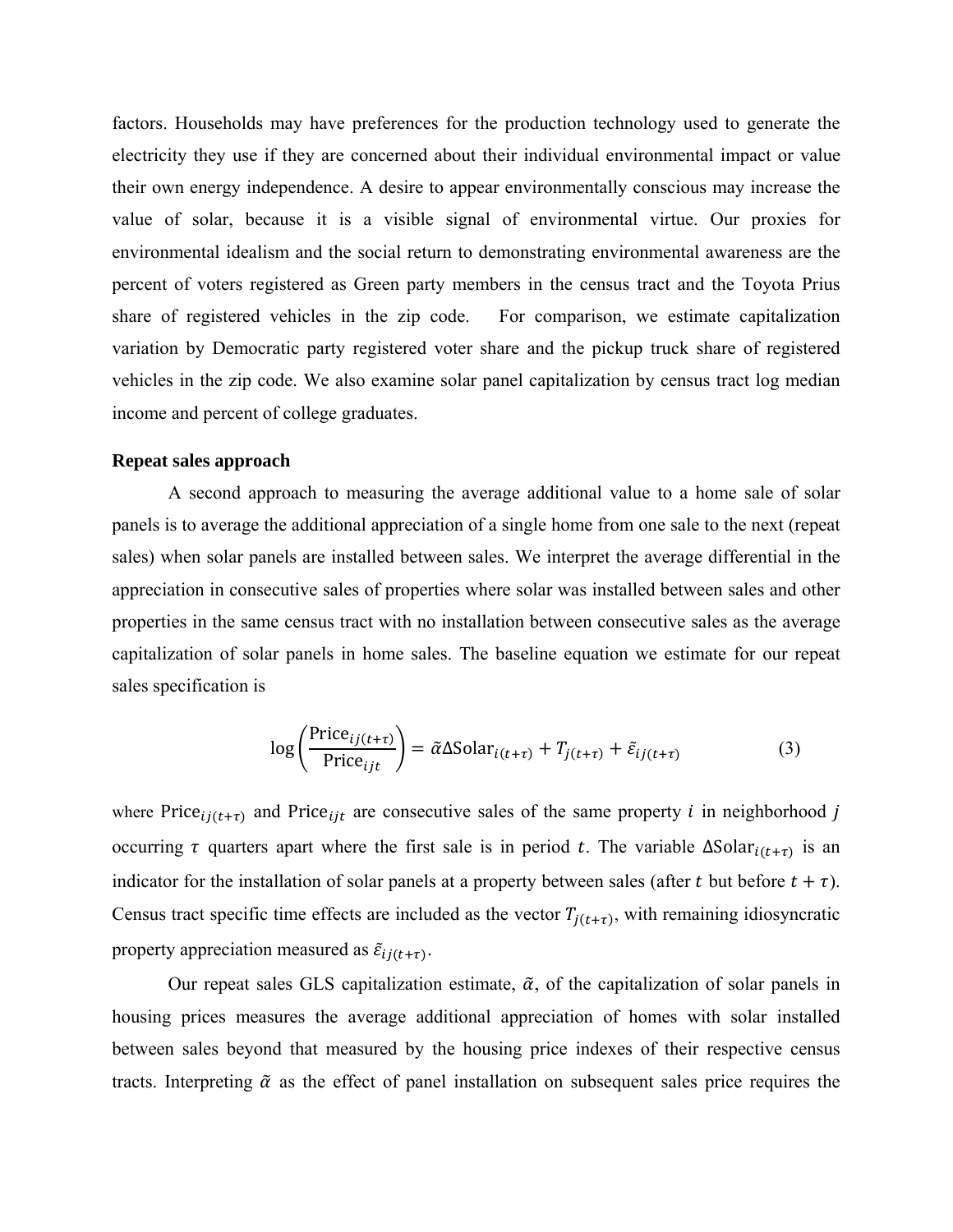assumption that idiosyncratic price appreciation of homes is not correlated with solar panel installation. Again, this will not be the case if unobserved changes in properties are correlated with solar panel installation.<sup>4</sup>

#### **IV. San Diego County Data**

Our hedonic analysis utilizes single family home sales records occurring between January 1997 and early December 2010 in San Diego County. For our sample of repeat sales of single family homes in which solar was installed between sales we use first sales beginning as early as January of 1990. When we restrict our analysis to homes for which we know the home square footage, the number of bedrooms and bathrooms, the year the house was built or most recently underwent a major remodeling, whether the property has a pool, whether the property has a view, and if the property is subject to a lower tax because it is owner occupied, we obtain 364,992 sales records for the hedonic analysis and  $80,182$  records for the repeat sales analysis.<sup>5</sup> The Data Appendix provides details on the variables.

We control for the home observable characteristics mentioned above as well as lot size, the number of times the property has transacted in our dataset and the number of public mortgage default notices associated with the property. We view the latter as proxies for idiosyncratic home quality. We also control for neighborhood characteristics. We use the percent of voters in each census tract who are Green Party registrants as a measure of the level of environmentalism in the neighborhood. We use the Toyota Prius share of registered automobiles from zip code totals of year 2007 automobile registration data as a proxy of the neighborhood prevalence of both the level of environmentalism and of displayed environmentalism.<sup>6</sup> We use the percent

<sup>&</sup>lt;sup>4</sup> Our hedonic and repeat sales approaches are related. Since differencing consecutive observations on the same property  $i$  in equation (1) results in equation (3), both methods estimate the same parameter for the average capitalization of solar panels,  $\alpha = \tilde{\alpha}$ . An advantage of the repeat sales approach is that this differencing controls for unobservable time-invariant housing characteristics, in addition to the observable  $X_i$ , that may be correlated with solar installations. The census tract-quarter time effects,  $T_{i(t+\tau)} =$  $\gamma_{i(t+\tau)} - \gamma_{it}$ , are jointly estimated as quarterly repeat sales price indexes for each census tract using standard GLS procedures to account for the dependence of the idiosyncratic error  $\tilde{\varepsilon}_{ij(t+\tau)}$  on  $\tau$ , the number of quarters between sales.

<sup>&</sup>lt;sup>5</sup> The building year is not recorded for 1,681 properties, 46 of which are matched to solar panel installations.

 $6$  See Kahn (2007) for a discussion on the Green Party and party membership as an identifier of environmentalists.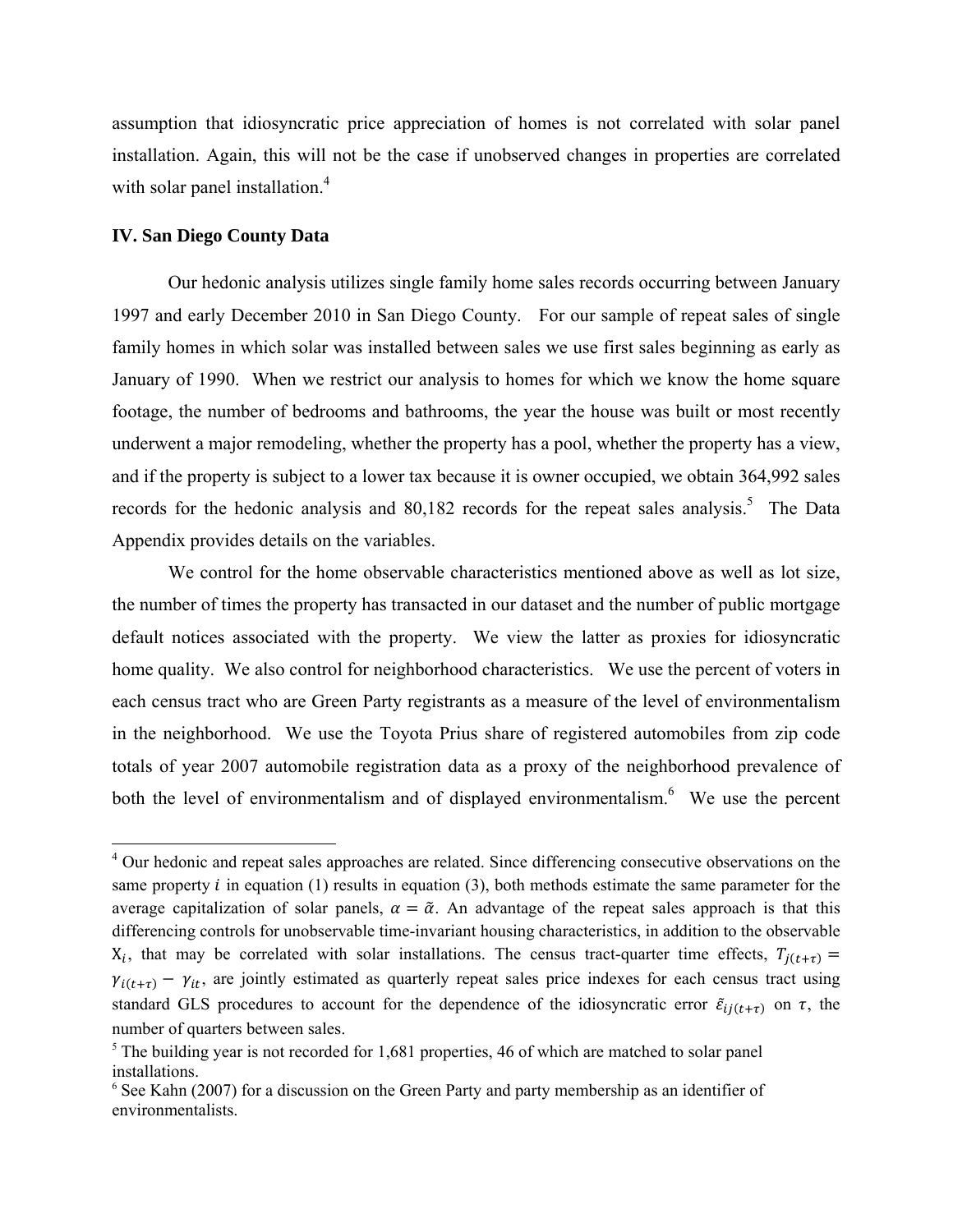registered Democrats and vehicles classified as trucks from the respective summary datasets as comparison measures. We control for year 2000 census tract median income and average census tract education levels as percent of the over age 25 population who are college graduates. We also control for census tract specific time effects.

We know which homes have solar panels from administrative records from four incentive programs which have subsidized residential solar panel systems in San Diego County (details about these programs are given in the Data Appendix). These programs cover virtually all solar installations in San Diego County, as we have confirmed with conversations from industry experts.

The solar systems consist of solar panels installed on the property, typically on the roof, which are connected to the electricity grid, meaning the home draws electricity both from the panels and from standard utility lines and the panels supply electricity to the local infrastructure when production exceeds consumption at a given home. We use a dataset of the administrative records from these programs to determine the presence of solar panels on a property being sold as well as the installation of panels between sales.7

We know, for each installation, the address of the property, size of the system in terms of kilowatt production potential, and date completed. Most installations also include information on the cost of the system and the amount subsidized by the respective program. We successfully match installation records to 6,249 single family homes by address to public San Diego County Assessor property records for installations through early December 2010.<sup>8</sup>

We assign each home in our sample to one of four mutually exclusive and exhaustive categories. At the time the home was sold, the home can 1) already have solar panels installed (329 observations); 2) concurrently have installed solar panels (73 observations); 3) have solar panels installed in the future but be sold without solar panels at the time of the specific sale (3,433 observations); and, 4) not have solar panels as of Winter 2010. In the regressions, this

 $<sup>7</sup>$  Federal tax credits allow homeowners to recover 30% of the costs of a system, but we do not have</sup> access to tax return data as an additional source of installation detail.

<sup>&</sup>lt;sup>8</sup> We match nearly 90% of installation records, and have verified that many unmatched records are business or multifamily addresses. Match quality was verified by inspecting publicly available aerial photographs (www.bing.com/maps) of the installation addresses for the existence of solar panels for a subset of the records.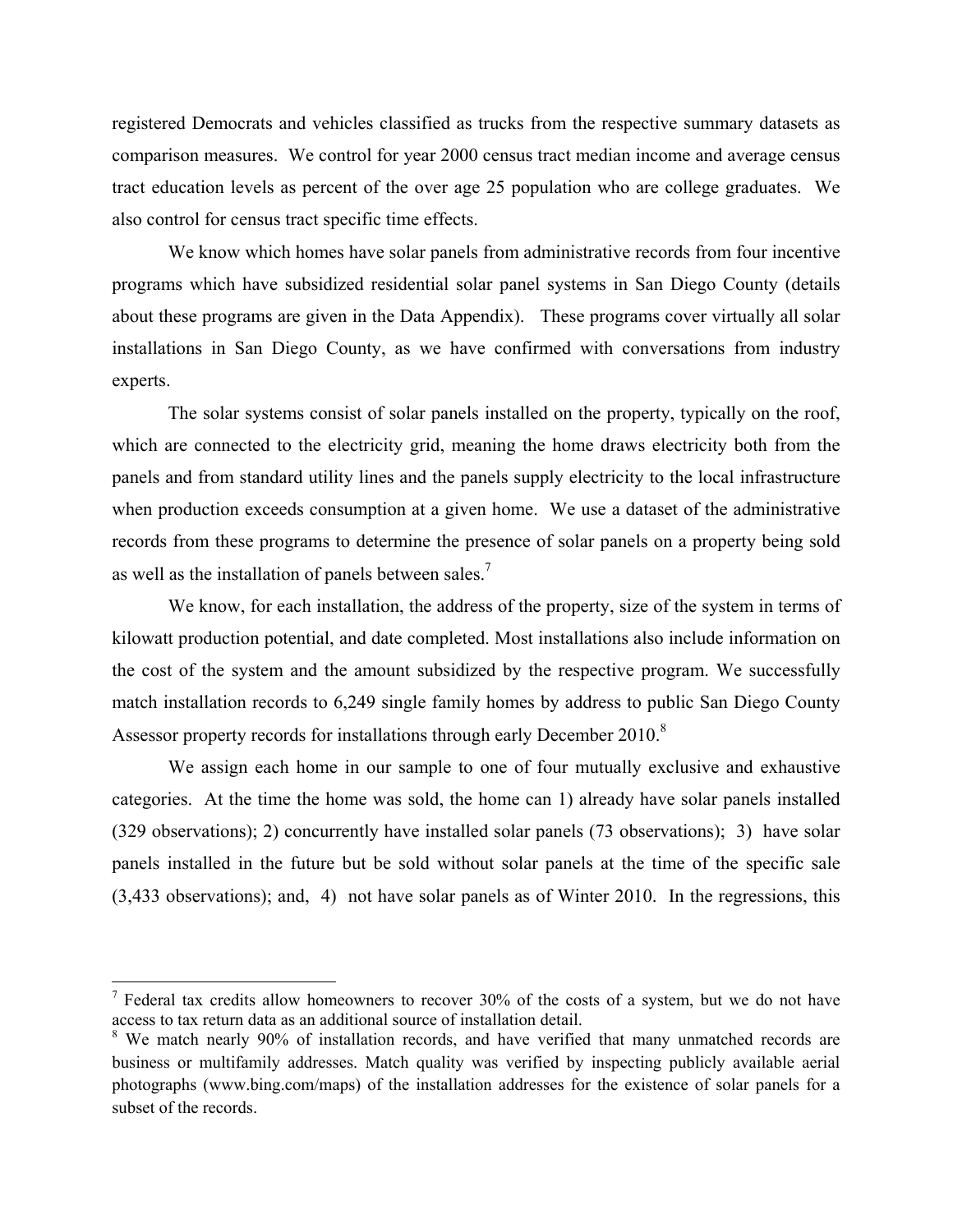fourth category will be the omitted category.<sup>9</sup> We use the date of installation of each system to determine how many homes in the same census block had solar panels installed for each month of our sample.

We use building permit data to examine whether homeowners who install solar panels also make other improvements to their homes more often than their neighborhoods, thus potentially biasing our estimate of the home price premium for solar panels. Our building permit reports begin in 2003 for San Diego City, the largest permit issuing jurisdiction in San Diego County, and for Escondido, a smaller municipality in our sample area. We define a "major renovation" as one referencing a kitchen, bath, HVAC, or roof with an associated value greater than \$1,000 and a "high value" renovations as one with an associated value greater than \$10,000.

#### **Summary statistics for San Diego**

Table 1 shows that compared to homes sold without solar, those sold with solar are bigger, have more bedrooms and bathrooms, and are more likely to have a view and a pool, among various other characteristics. We thus need to control for observable home characteristics as well as census tract location in our empirical specification so that our regressions are comparing sales prices of homes with solar panels to sales of similar homes in the same census tract.

Neighborhoods where solar panels have been installed are richer, whiter, more educated, have more registered Democrats, and have larger homes than the 103 of 478 census tracts where no solar was installed during period covered by our data (see Table 2). Our empirical analysis exploits the gradation in these differences across neighborhoods to examine how capitalization in home price varies with ideological and demographic characteristics.

#### **V. Who Lives in Solar Homes?**

Most hedonic real estate studies have detailed information about the home, its sales price, location and physical attributes but they know little about the marginal buyer who chose to pay the sales price to live there. For the city of San Diego in 2009, we have information for

<sup>&</sup>lt;sup>9</sup> An additional 50 transactions with an existing solar systems occurred within the year following a public mortgage default notice or sometimes attendant notice of trustee's sale. These are excluded from the analysis here. Including them, along with an indicator for a sale following default for all observations does substantively alter our results.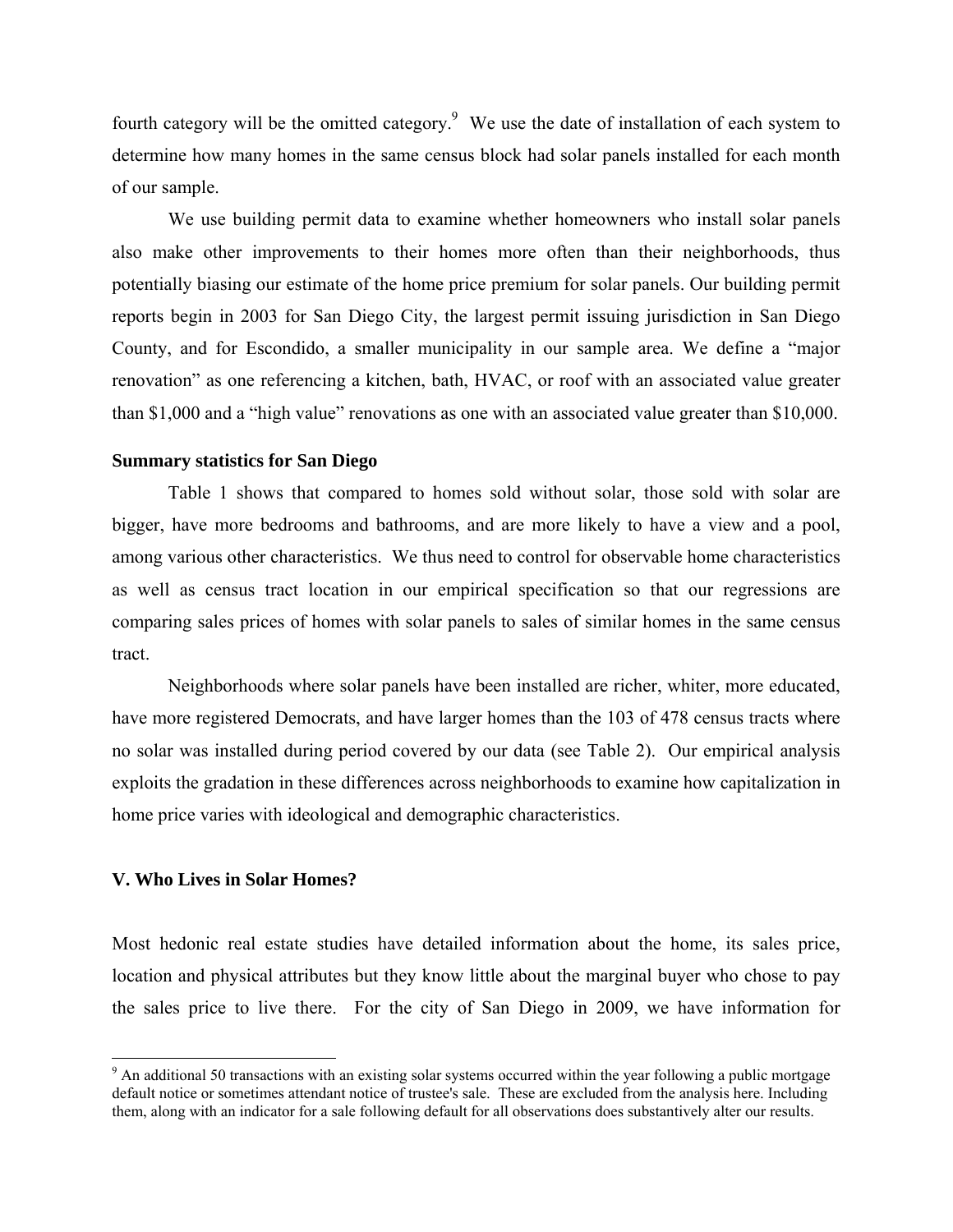registered voters on their age, education, political party of registration, and contributions to environmental, political, and religious organizations.<sup>10</sup> These data enable us to investigate what types of people self select into solar homes.

 We estimate linear probability models using the full stock of City of San Diego homes in the year 2009. We regress a dummy variable indicating whether the home has solar panels on various household characteristics, including the number of voters in conservative (Republican, American, and Libertarian) and liberal parties (Democrat, Peace and Freedom, and Green), whether the two oldest registered voters in the household contribute to environmental, political, and religious organizations, the highest education level of the two oldest registered voters, the age of the oldest registered voter in the household, whether a child is present, the highest imputed income (based on census block data and the age of the household) of the two oldest registered voters in the household, and census tract fixed effects.

 We find that households in which everyone is a registered liberal and in which the household contributes to environmental organizations are much more likely to be in solar homes controlling for education, imputed income, the age of the oldest registered household member, and whether any children are present in the household (see Table 3). When everyone in the household is a registered liberal (and also controlling for contributions to organizations) the probability of being in a solar home increases by 0.002, an 18 percent increase from the base of 0.011. When the household contributes to environmental organizations (and controlling for party registration) the probability of being in a solar home increases by 0.006, a 55 percent increase.

Education, age, and income were also predictors of living in a solar home. Those with a college education have a 0.003 greater probability of living in a solar home than those with less than a high school education and those with a graduate degree have a 0.006 greater probability of living in a solar home. This represents roughly a 27-55% increase in the probability of living in a solar home. Households living in a solar home are also most likely to be those where the oldest voter was born after 1950 (relative to being born before 1950) and households with imputed income above the  $70<sup>th</sup>$  percentile compared to households with imputed income between the  $50<sup>th</sup>$ and  $60<sup>th</sup>$  percentile (results not shown).

<sup>&</sup>lt;sup>10</sup> Our data are from www.aristotle.com. We merged by street address to each home. We were able to match 90% of the sample.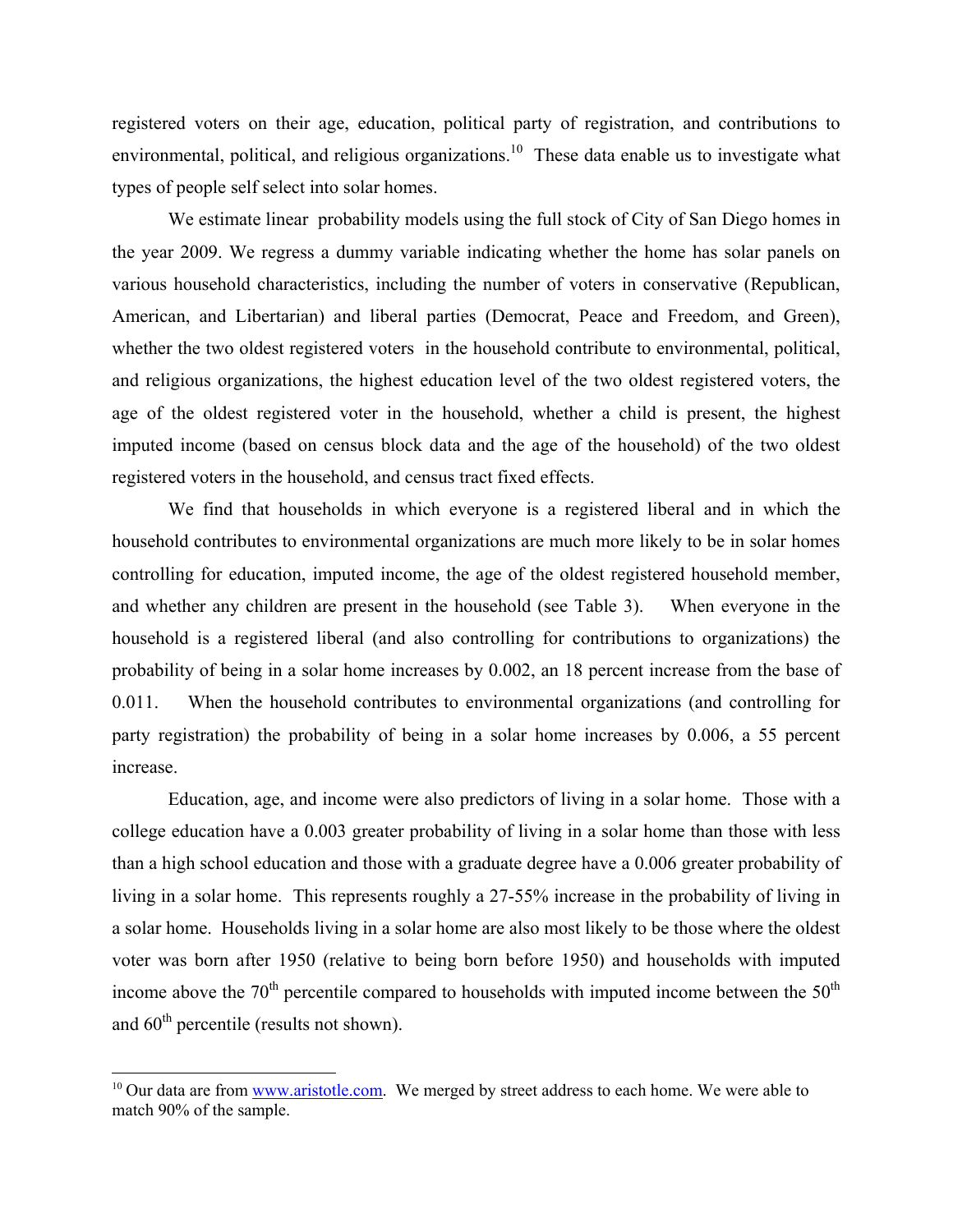We have shown that environmentalists, the college-educated, baby-boomers and later generations, and richer households paid the hedonic premium to live in solar homes. We next estimate the size of these hedonic premia.

#### **VI. Estimation results**

Tables 1 and 2 showed that large nice homes in rich white neighborhoods are more likely to have solar than small homes in poor minority neighborhoods. Our estimated solar coefficient is the average premium for a large nice home with solar (in a rich white neighborhood) relative to the other homes *in the same neighborhood* after flexibly controlling for observable differences between the two homes. Because the hedonic regressions based on equation (2) contain census tract by quarter fixed effects, the coefficient picks up the price premium for a home with solar relative to homes in the same tract. Similarly, our repeat sales approach measures the average additional increase in price between sales for homes with solar installed between sales relative to other homes in the neighborhood because we are fitting census tract specific repeat sales indexes.

#### **Hedonic estimates**

l

All of our hedonic specifications estimate the capitalization of solar panels in observed property sales while controlling for housing characteristics, and census tract/quarter fixed effects. We find that solar panels add 3.6% to the sales price of a home after controlling for observable characteristics and flexible neighborhood price trends (see Table 4). This corresponds to a predicted \$22,554 increase in price for the average sale with solar panels installed.<sup>11</sup> Homes which do not yet have solar installed but will at some subsequent time in our sample have no associated premium, indicating that our measured solar effect is not attributable to unobserved, time-invariant differences in these homes. Homes in which the solar installation was done "concurrently" receive a statistically insignificant capitalization rate of 2.8 percent, probably because they are a combination of two types of installations. If the installation was done before the sale (for example, for new developments or contract remodels) then the price will be capitalized in the sales price. If the installation was done after the sale, the home owner probably added the panels. Unfortunately, we cannot distinguish between these two cases because we do not have the precise date of installation.

<sup>&</sup>lt;sup>11</sup> We convert the coefficient estimate to a dollar amount by differencing the predicted sales price from our estimated model with our solar indicator equal to one and zero and all other characteristics equal to the mean values of all other homes with solar.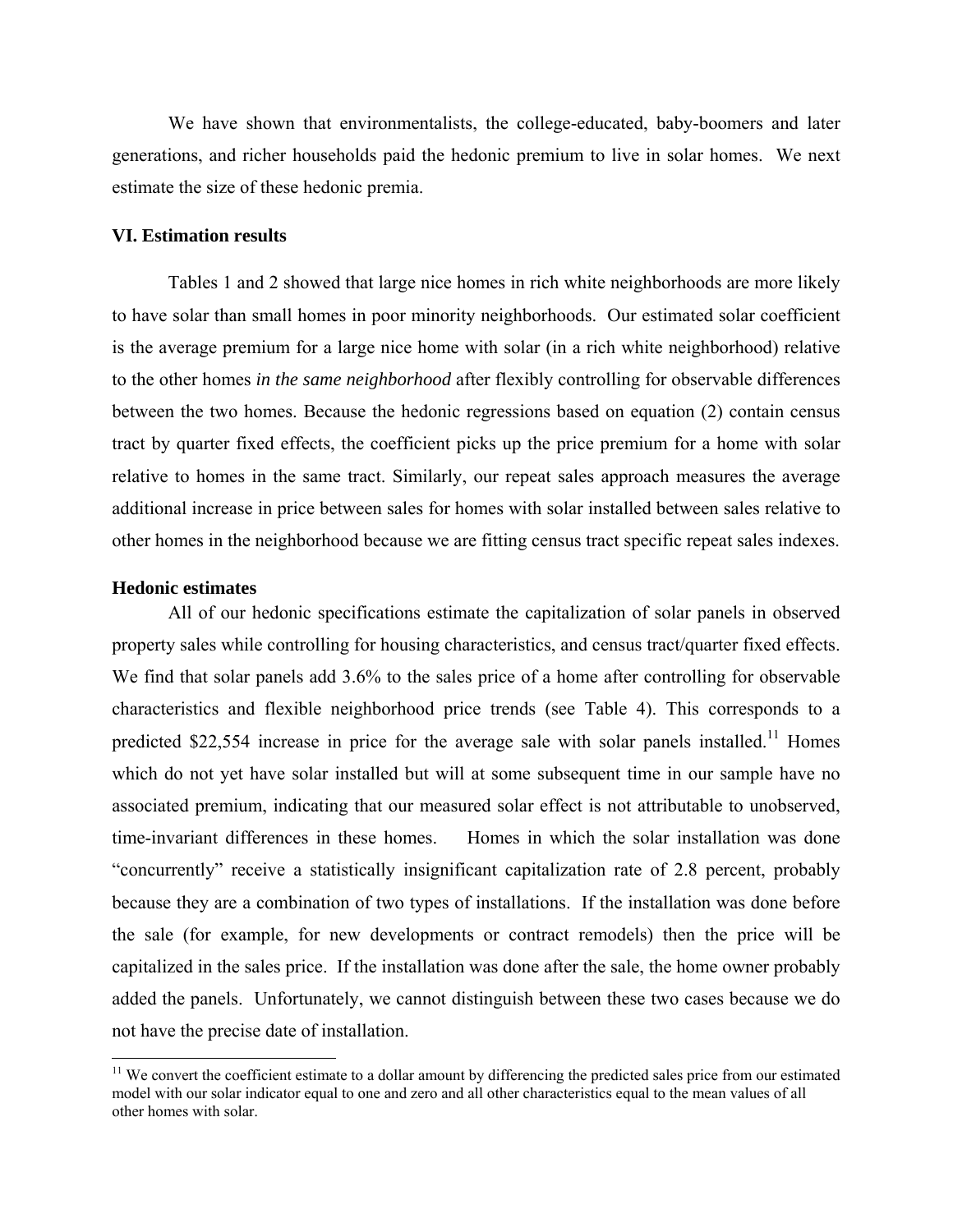We estimate the solar premium to be 1% higher if other homes in the same census block have previously installed panels, but the coefficient is not statistically different from zero. We observe a decreasing return to additional system size, a positive relationship between the capitalization rate and Prius penetration, Green party registration share, Democrat registration share, median income, and education, as well as a negative relationship between capitalization and truck ownership. Controlling for building permit activity in a subsample of our data suggests that the solar panel addition rather than unobserved home improvements are responsible for the measured price premium.

#### **The Returns to Solar Investment Based on the San Diego Estimates**

Table 5 compares this predicted increase in price of \$22,554 to four different measures of costs of solar panels. The first potential comparison is the average total cost of the systems, which is  $$35,967<sup>12</sup>$  However, this amount does not include subsidies which lowered the effective price to homeowners to about \$20,892. Although we do not know the value to the homeowners of federal tax credits for each installation, this comparison suggests that, on average, homeowners fully recover their costs of installing solar panels upon sale of the property. Another measure of the value of panels is the average cost of adding panels during the quarter in which the home was sold. We calculate this value for each quarter in our data, and for our sales the average of this replacement cost measure is \$30,858 before and \$21,047 after subsidies. Buyers purchasing homes with pre-installed solar panels are paying less than the cost of a new system. However, the 30% tax credit lowers this replacement cost measure net measure to \$14,733, below our estimated capitalization value.

We use our hedonic estimates of equation (3) to test for heterogeneous impacts of solar installation across communities and structure attributes. First we include the log of the size in watts (maximum production capacity) of the solar system,  $N = log(Watts_{it})$  as a measure of the expected energy production from the system. Although a larger system by definition produces more electricity, because of the structure of electricity rates and the valuation of electricity produced under California's "net metering" system, we do not expect capitalization to increase proportionately with system size. For excess generation, households may opt in to the net

 $12$  All dollar amounts are adjusted to 2010 dollars using the "All items less shelter" consumer price index from the Bureau of Labor Statistics.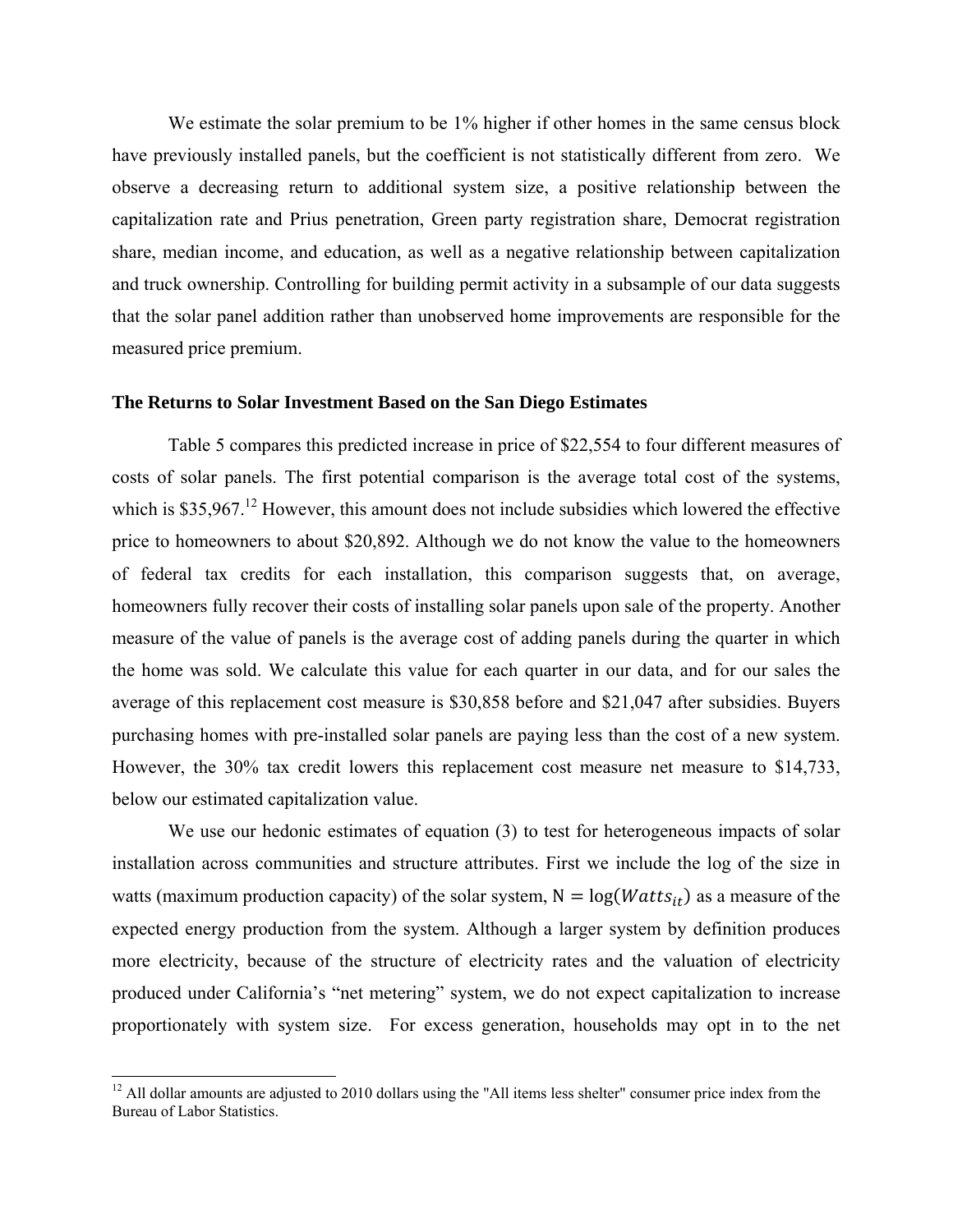metering system that compensates them for electricity returned to the grid at (currently) between \$0.171 and \$0.275/kWh depending on the time of day, but the compensation is capped at the total of their annual electric bill and households face typically higher time of use prices for any electricity purchased from the utility.<sup>13</sup> The combined effect of the rate structure and net metering is that electricity produced by residential solar panels in excess of their annual electricity consumption is essentially donated to the utility. While households may value larger systems for other reasons, additional financial incentives to installing capacity decrease with system size.<sup>14</sup>

Allowing capitalization to vary by neighborhood characteristics demonstrates that the addition to a home's market value from solar panels varies across neighborhoods by environmental ideology, income, and education levels. The estimated coefficients on the linear solar term are jointly statistically significant in each neighborhood variable specification, as listed in Table 6. In each case, the capitalization of solar panels follows a pattern that would be predicted by the measure of environmental ideology, income, or education. Neighborhoods with relatively high Prius concentrations, Green party and Democrat registrant share, and median income capitalize solar panels at a higher value, while in neighborhoods with a large share of trucks, panels provide less of a premium to home sales.

Our final hedonic specification suggests that our estimates are not driven by unobserved home upgrades besides solar panel installation (see Table 8). Our capitalization estimate of 6.2% in the smaller subsample of San Diego City and Escondido is robust to the inclusion of our building permit measures. Our estimates suggest that remodeling a kitchen or bath or replacing a roof or HVAC system has a small impact on price, while high value renovations with costs similar to solar panels are estimated to have a similar value on home prices.

#### **Repeat sales estimates**

 $13$  Consumer electricity prices in San Diego County are tiered by monthly consumption, with each household allocated a geography specific baseline amount of electricity (from 9.6 kWh along the coast to 16.4 kWh per month in the inland desert during the summer) at a relatively low price (currently \$0.039/kWh during the summer months) with an up to five fold increases for above baseline consumption (the top of four tiers is \$0.197/kWh during the summer for all consumption over 200% of the baseline). Households pay for electricity use in excess of what is produced by the panels at any given point in time. <sup>14</sup> Because of these institutional factors, estimated or actual household specific expected electricity demand is necessary for a complete accounting of the financial benefit of installing a system as a function

of system size, and is beyond the scope of this paper.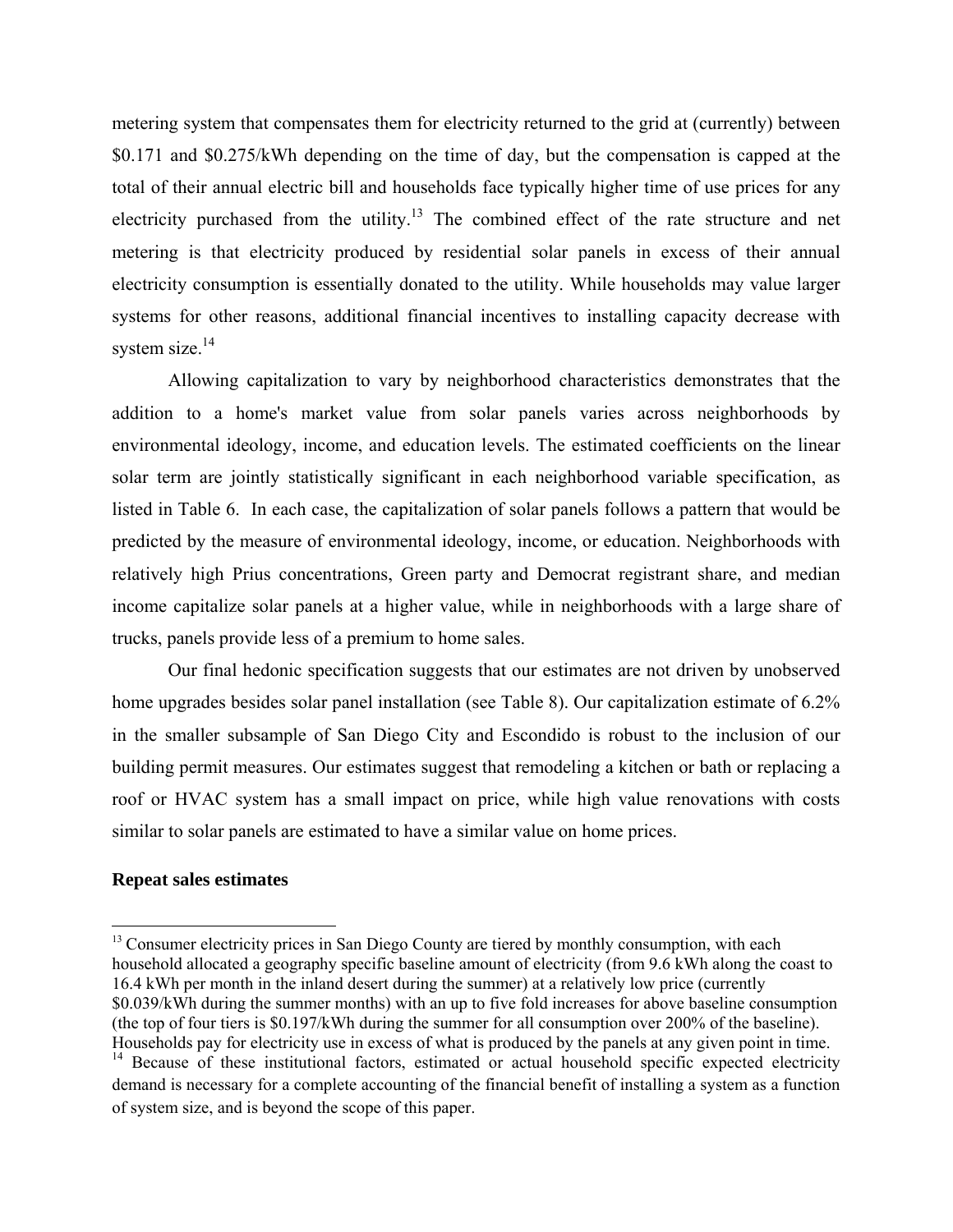The results of our hedonic specification are largely replicated in our repeat sales approach. All of the presented results are based on three stage GLS estimates, with observations in the final stage weighted based on time between sales, and controlling for jointly estimated census tract level repeat sales indexes.<sup>15</sup> Our average capitalization estimate of  $3.6\%$  (see Table 8) implies that installing solar panels leads to an increase of \$20,194 from the first to the second sale when the average price of the first sale is \$558,100. Households who install panels thus recuperate more than their costs in subsequent sales even though our estimated value remains below our "replacement cost" measure of solar value. Our estimate of the contribution of system size to the capitalization rate suggests an anomalous large negative relationship. Neighborhood characteristics estimates in the repeat sales framework also indicate that the capitalization of solar panels depends on local preferences and incomes (results not shown).

#### **VII. Capitalization of Solar Homes: Evidence from Sacramento County**

We examine the robustness of our capitalization estimates using data on 90,686 single family home transactions in Sacramento County between January 2003 and November 2010. We believe that this is a 100% sample of all homes transacted in this period in the county. For each of these homes, we observe its sales date and sales price and its physical attributes. We are also able to identify every single family home in Sacramento County that has solar panels as of November 2010 and that was sold at least once between January 2003 and November 2010. For each of these 620 homes, we know the solar system's installation date. Using the information on the installation date and the sales date, we are able to partition these homes into four mutually exclusive and exhaustive categories. A home can either not have solar panels, or it can have solar panels already installed at the time of the sale (true for 256 observations), concurrently have installed solar panels (52 observations), or in the future this same home will have solar panels installed but it does not have solar panels at the time of the specific sale (312 observations).16 We also define a "solar" street as a street where at least two homes adjacent to each other have solar panels. These streets are more likely to be new developments and solar installation is cheaper when done on all homes in a new development.

<sup>&</sup>lt;sup>15</sup> OLS estimates of solar capitalization that do not correct for time between sales do not vary greatly from our GLS estimates.

<sup>&</sup>lt;sup>16</sup> For the "concurrent" set of homes, we do not know if the home had solar panels when it was sold. Either the new home buyer installed solar panels after purchase or the developer installed solar panels.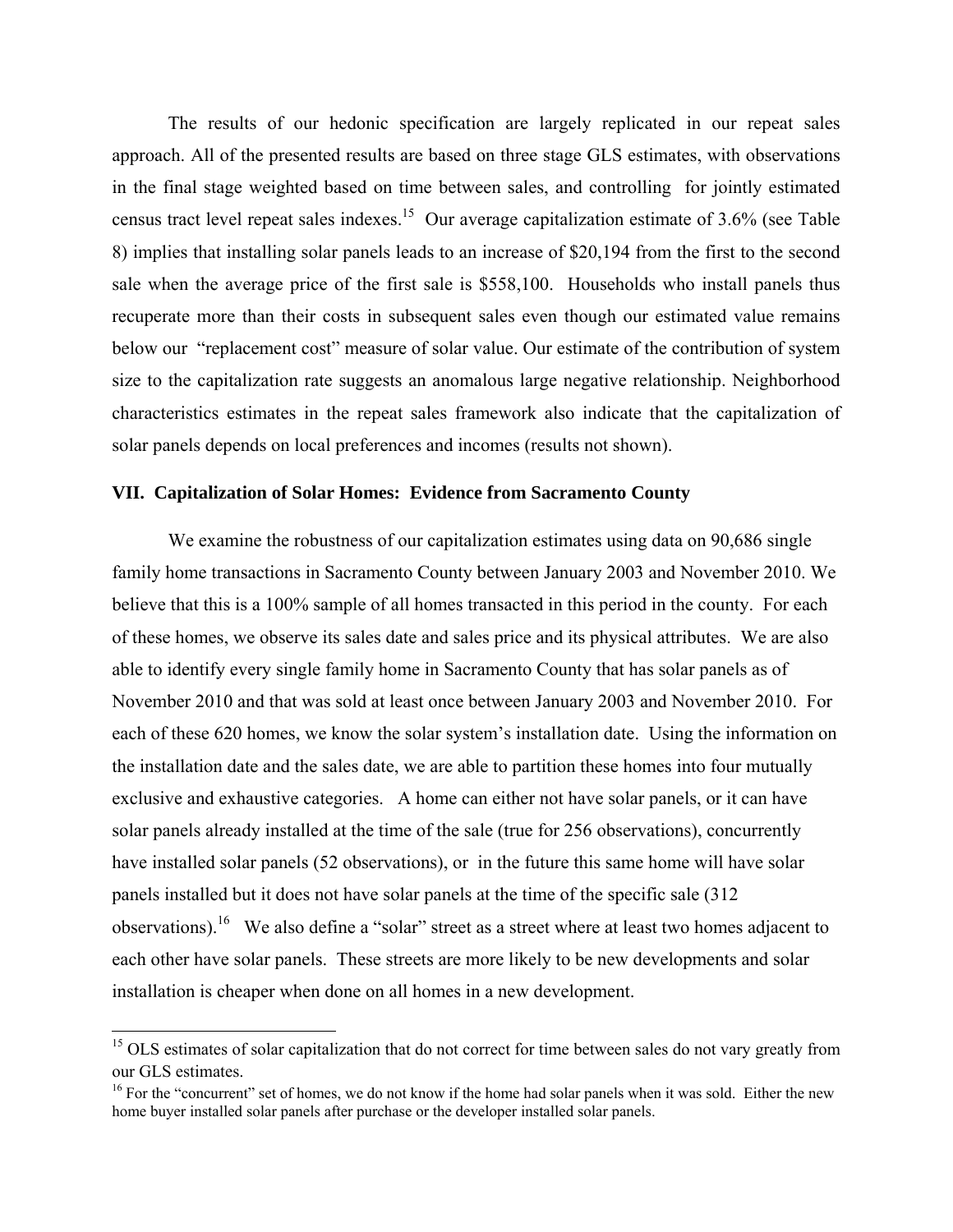We find that the premium for solar homes in Sacramento is 4 percent (see Table 9), similar to the premium for solar homes in San Diego (see Table 4). We find an even larger capitalization of 7 percent for a solar home in Sacramento that is not on a solar street and a smaller one of 3 percent when it is on a solar street.

#### **VIII. Conclusion**

This study used a large sample of homes in the San Diego area to provide some of the first capitalization estimates of the resale value of homes with solar panels relative to comparable homes without solar panels. Although the residential solar home market continues to grow, there is little direct evidence on the market capitalization effect. Using both hedonics and a repeat sales index approach we find that solar panels are capitalized at roughly a 3% to 4% premium. This premium is larger in communities with more registered Prius hybrid vehicles and in communities featuring a larger share of college graduates.

Our new marginal valuation estimates inform the debate led by Borenstein (2008) on whether expenditure on residential solar is a "good investment." His analysis, consistent with those taken by others in the literature, treats residential solar installations as a 'pure' investment good judged in terms of upfront cost and power generation. Our evidence suggests that similar to other home investments such as a new kitchen, solar installation bundles both investment value and consumption value. Some households may take pride in knowing that they are producers of "green" electricity and "warm glow" may triumph over present discounted value calculations in determining a household's install choice.

#### **Data Appendix**

l

#### **Solar panel installations**

California's Emerging Renewables Program subsidized solar panel installations as early as 1999 and supported almost all installations through 2007, when it was replaced as the primary State subsidy regime by the California Solar Initiative, which continues today.17 Over 95% of the systems in our data are installed under these two programs. The New Solar Homes Partnership aims to encourage developers to include solar on new properties, and accounts for less than 1% of installations in our data. These programs are administered in areas of California serviced by

<sup>&</sup>lt;sup>17</sup> http://www.gosolarcalifornia.org/about/gosolar/california.php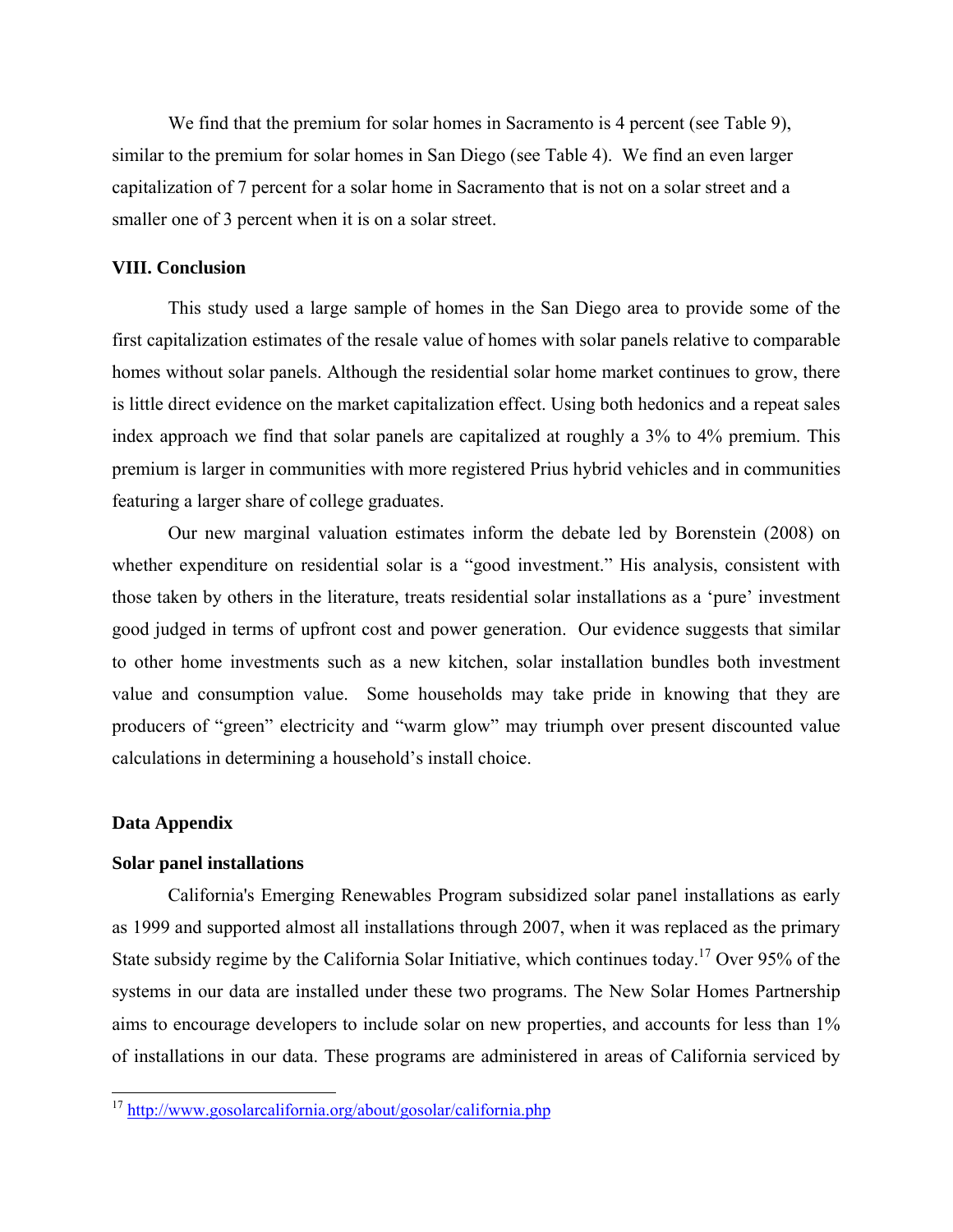public utilities, including San Diego County. A final program supported solar panel installations on rebuilding projects during 2005 to 2007 following wildfires in San Diego County.

# **Property records**

The San Diego County Assessor maintains public records of characteristics and transactions of all property in the county for tax assessment purposes. We use a corresponding publicly available map file (GIS shapefile) of the boundaries of all county properties to determine the acreage of the lot on which each home is built. We also obtain information on the number of times the property has transacted in our dataset and the number of public mortgage default notices associated with the property.<sup>18</sup> Homes are grouped spatially using the county property map and census tract and zip code boundary maps to assign each parcel number to the respective geography in which its property lies.<sup>19</sup> We use these groupings to construct spatial and temporal controls as well as for matching a home to the characteristics of its census tract and zip code. The assessor also maintains a record of each property transaction in the county. The date, sales price, and parcel number identifier of all single family home sales since 1983 is publicly available from these records, which form the dataset which is our source for sales prices and dates.

Our building permit data begin in 2003 for San Diego City and for Escondido. In San Diego City, building permits are required for "all new construction" including for "repair or replacement of existing fixtures, such as replacing windows." Permits are also required for changes to a home's "existing systems"; for example, moving or adding an electrical outlet requires a permit."20 A permit is not required "wallpapering, painting or similar finish work" and for small fences, decks, and walks.<sup>21</sup>

# **Neighborhood characteristics**

 $18$  Default data is matched by parcel number from public records published online by the San Diego Daily Transcript.

<sup>&</sup>lt;sup>19</sup> Maps were retrieved from www.sangis.org.

 $20$  Although not all improvements may be completed with a permit, as long as homeowners who install solar panels are not less likely than others to obtain permits for other improvements, including permitting activity in our capitalization regressions should provide evidence of the extent of bias due to unobserved home improvements and maintenance in our capitalization estimates.

<sup>&</sup>lt;sup>21</sup> http://www.sandiego.gov/development-services/homeownr/hometips.shtml#whendo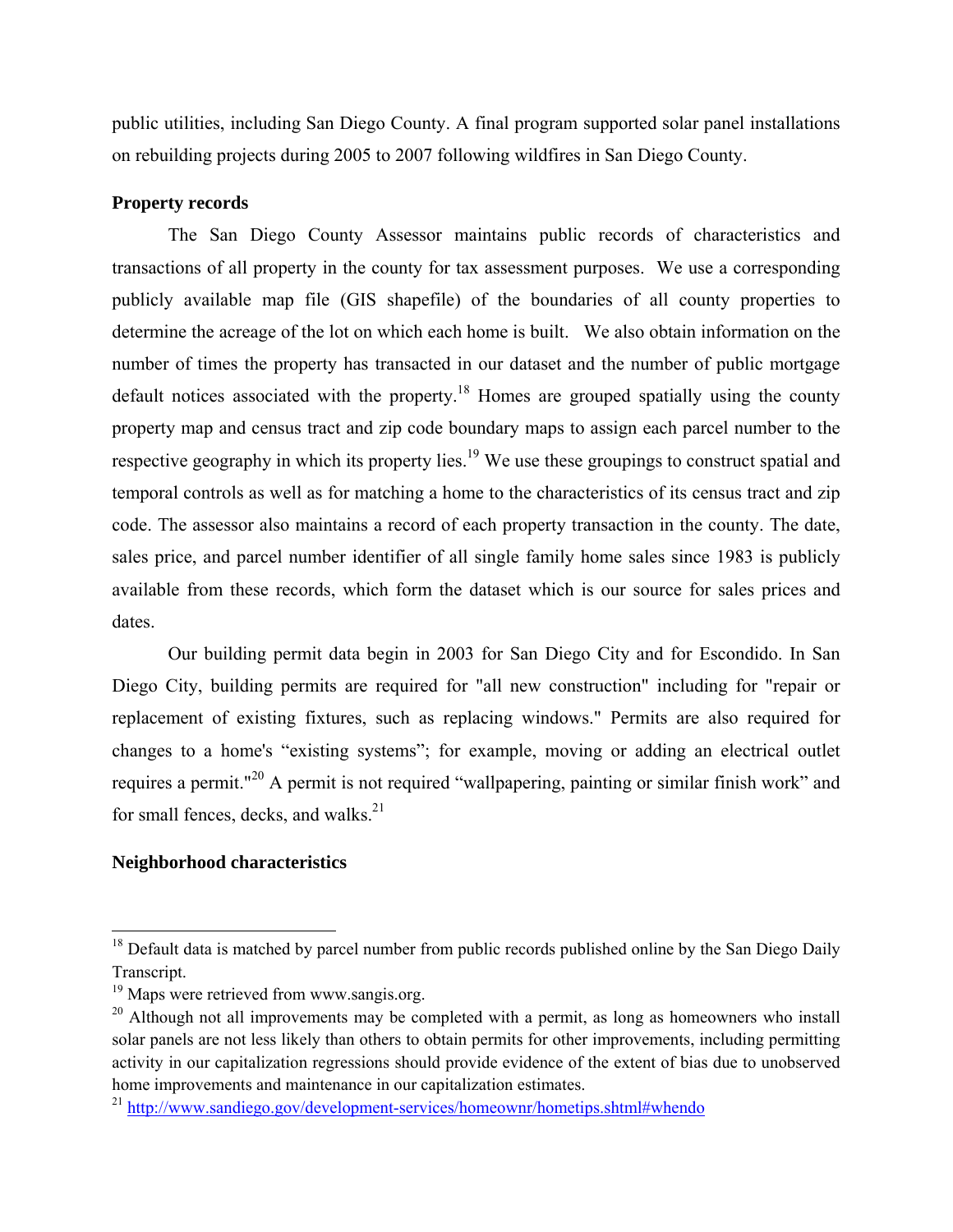We use voter registration summary statistics for each San Diego County Census tract in the year 2000 from the Berkeley IGS (see http://swdb.berkeley.edu/), zip code level automobile registration summary statistics from 2007, and 2000 Census tract level demographic as sources of descriptors of San Diego neighborhoods over which solar panel capitalization may vary. The voter registration summary files report the total number of registrants by political party affiliation for each census tract in California. From these reports we calculate the percent of voters in each tract who are Green Party registrants. Similarly, we calculate the Toyota Prius share of registered autos from zip code totals of year 2007 automobile registration data (purchased from R.L Polk). We likewise calculate the percent registered Democrats and vehicles classified as trucks from the respective summary datasets. We obtain reported census tract median income and the percent of the over age 25 population who are college graduates from the 2000 Census.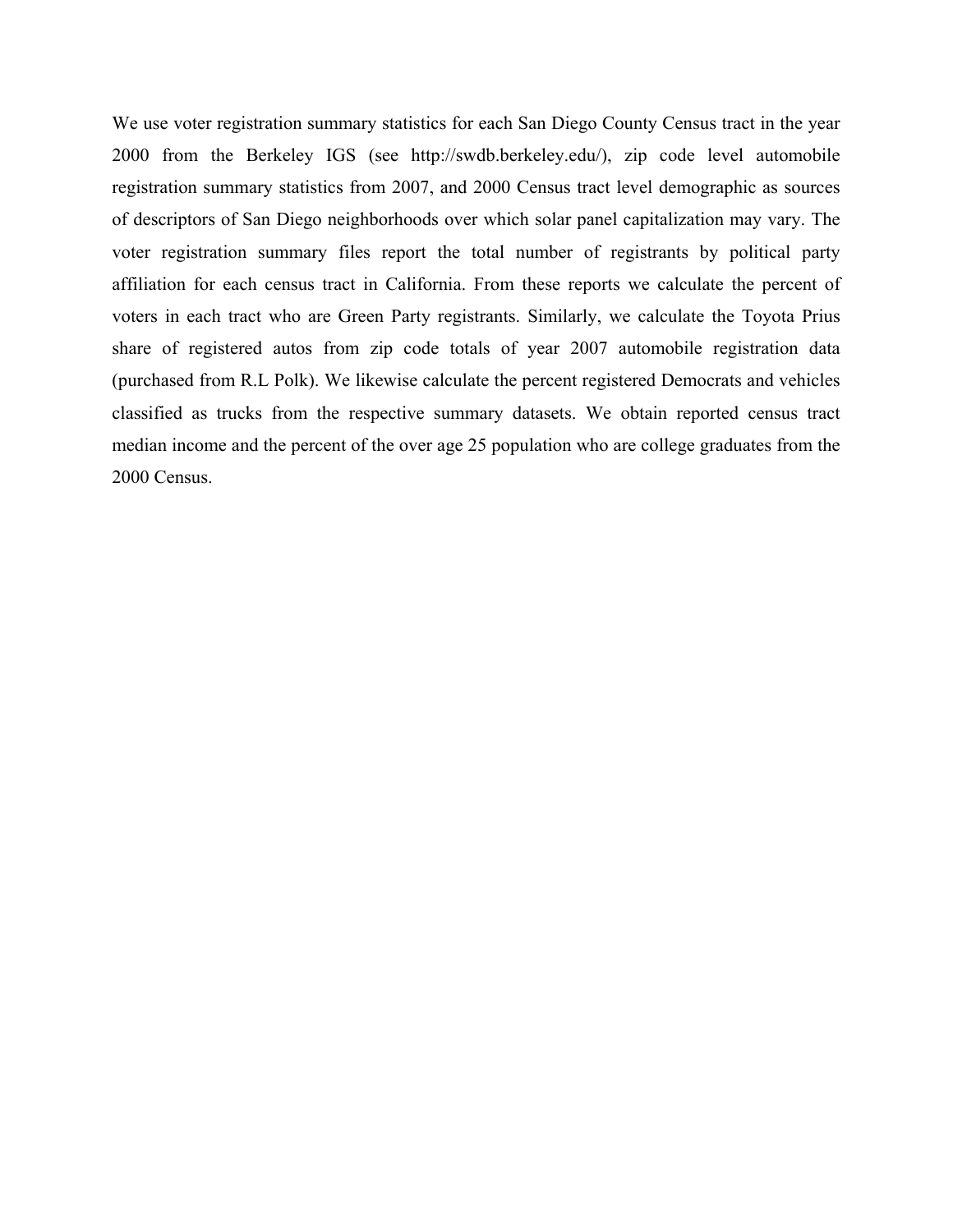#### **References**

- Andreoni, J., 1990. Impure altruism and donations to public goods: a theory of warm-glow giving. The Economic Journal 100 (401) 464–77.
- Bagwell, L.S., Bernheim, B.D., 1996. Veblen effects in a theory of conspicuous consumption. American Economic Review 86 (3) 349–73.
- Becker, G. S., 1991. A note on restaurant pricing and other examples of social influences on price. Journal of Political Economy 99 (5) 1109-1116.
- Borenstein, S., 2008. The market value and cost of solar photovoltaic electricity production. UCEI Working Paper CSEM WP 176.
- Bollinger, B., Gillingham K., 2010. Environmental preferences and peer effects in the diffusion of solar photovoltaic panels. Stanford Working Paper.
- Brounen, D., Kok, N., 2010. On the economics of energy labels in the housing market. Available at SSRN: http://ssrn.com/abstract=1611988.
- Chung, E., Fischer, E., 2001. When conspicuous consumption becomes inconspicuous: the case of migrant Hong Kong consumers. Journal of Consumer Marketing 18 (6) 474-87.
- Costa, D. L., Kahn, M.E. 2010. Why has California's residential electricity consumption been so flat since the 1980s?: a microeconometric approach. NBER Working Papers No. 15978.
- Cragg, M.I, Y. Zhou, K. Gurney and M.E Kahn, 2011. Carbon Geography: The Political Economy of Congressional Support for Legislation Intended to Mitigate Greenhouse Gas Production
- Dastrup, S. R. 2010. Factors influencing the consumer adoption of solar panels in San Diego. Unpublished Manuscript.
- Delmas, M., Grant, L. 2010. Eco-labeling strategies and price-premium: the wine industry puzzle. Business & Society 20 (10) 1-39**.**
- Eichholtz, P., Kok, N, Quigley, J.M., 2010. Doing well by doing good? green office buildings. American Economic Review forthcoming.
- Harding, J., Sirmans, C. F., Rosenthal, S.S., 2007.Depreciation of housing capital, maintenance, and house price inflation: estimates from a repeat sales model. Journal of Urban Economics 61 (2) 193-217.
- Heutel, G., Muehlegger, E., 2010. Consumer learning and hybrid vehicle adoption. HKS Faculty Research Working Paper Series RWP 10-013.
- Kahn, M.E., 2007. Do greens drive Hummers or hybrids? Environmental ideology as a determinant of consumer choice. Journal of Environmental Economics and Management 54 (2) 129-145.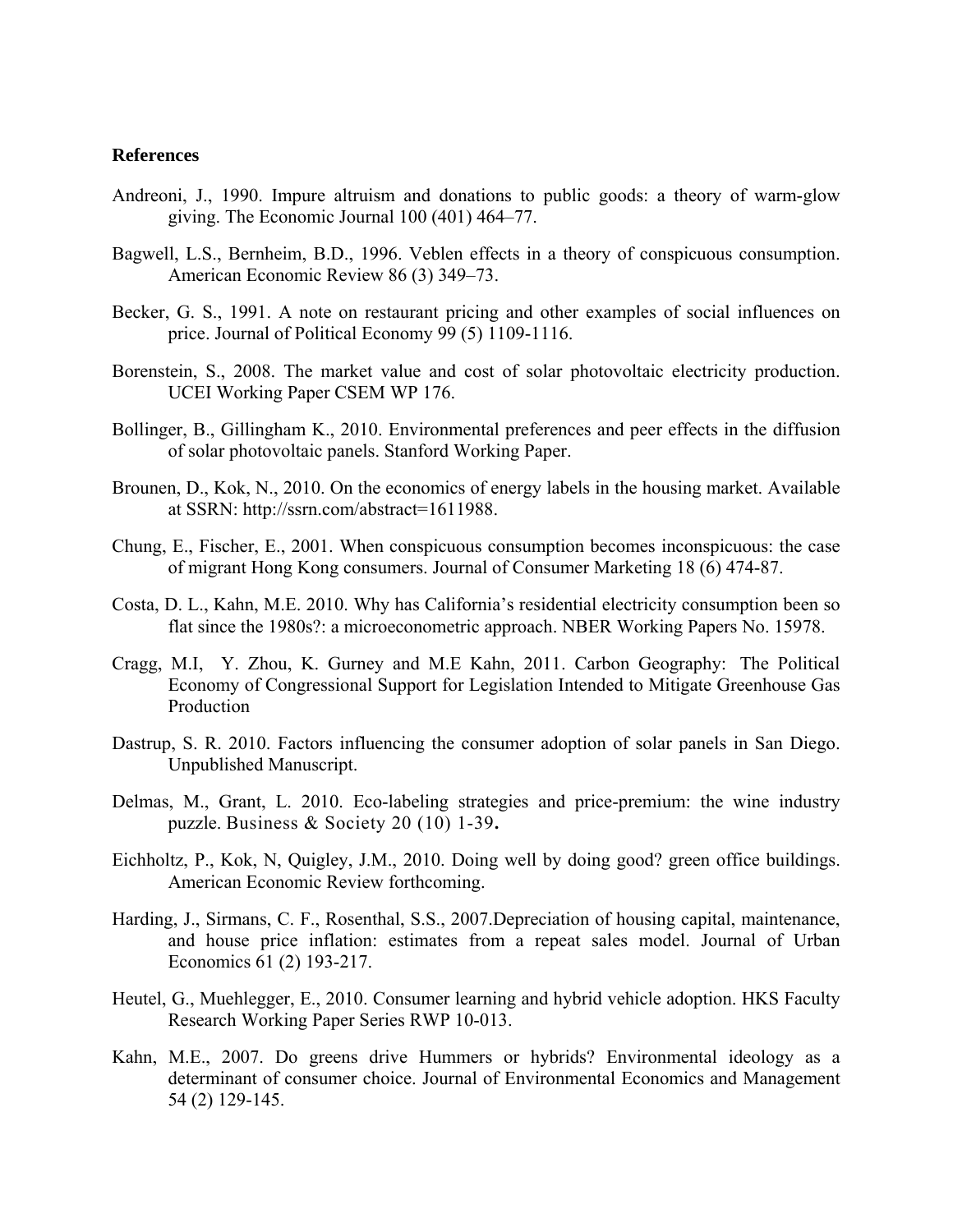- Kahn, M.E. Vaughn, R., 2009. Green market geography: The spatial clustering of hybrid vehicles and LEED registered buildings. B.E. Journal of Economic Analysis and Policy 9  $(2)$  1–22.
- Kotchen, M., 2006. Green markets and private provision of public goods. Journal of Political Economy. University of Chicago Press, 114 (4) 816-845.
- Kotchen, M & M. Moore, 2008. "Conservation: From Voluntary Restraint to a Voluntary Price Premium," Environmental & Resource Economics, vol. 40(2), pages 195-215
- Rosen, S., 2002. Markets and diversity. American Economic Review 92 (1) 1-15.
- Veblen, T., 1899, repr., Kila, MT: Kessinger, 2004 The theory of the leisure class: an economic study of institutions.
- Wilhelmsson, M., 2008. House price depreciation rates and level of maintenance. Journal of Housing Economics 17 (1) 88-101.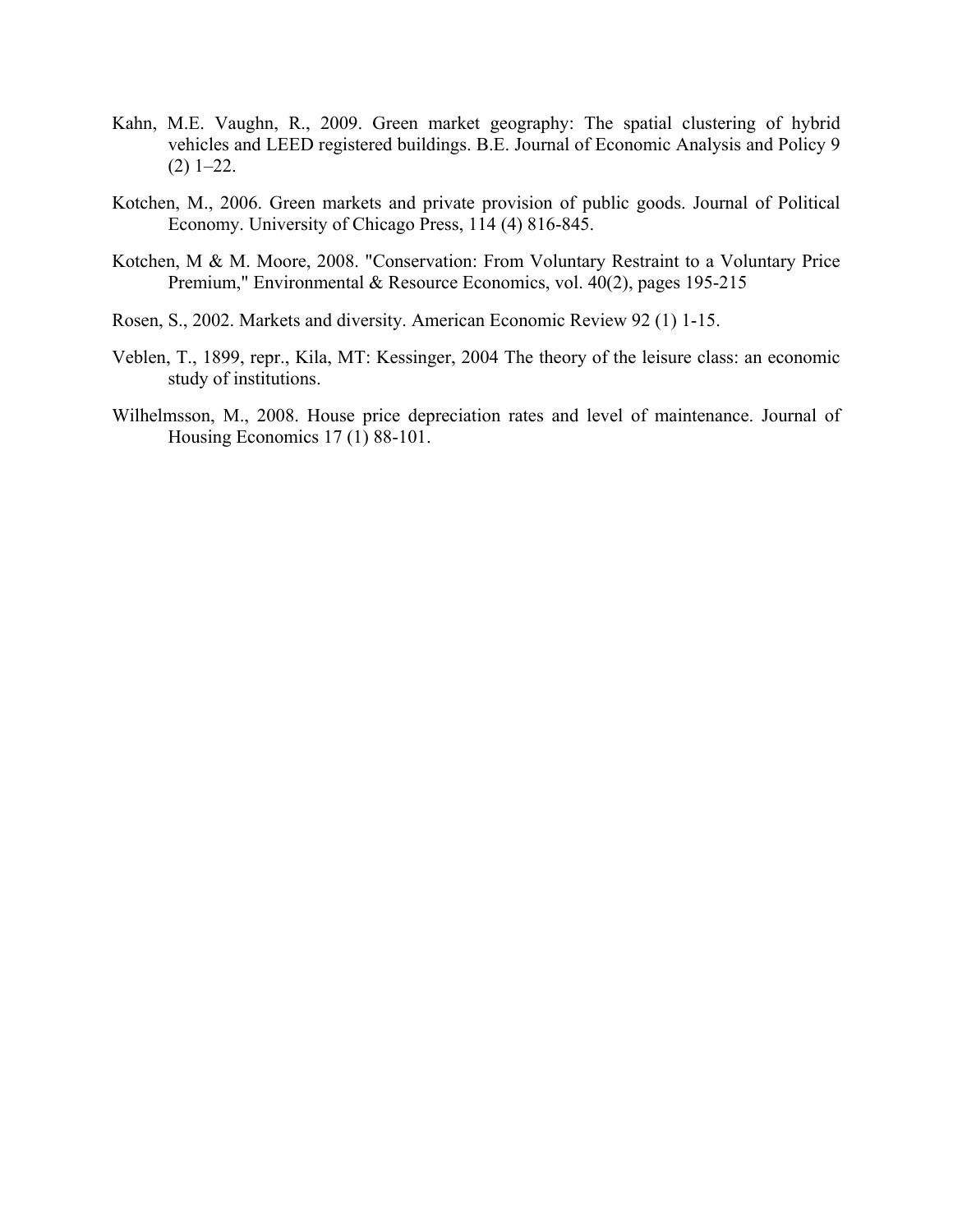|                                   | Sales with no solar     | Sales with solar   | No solar - solar    |
|-----------------------------------|-------------------------|--------------------|---------------------|
| Variable                          | Mean                    | Mean               | Difference in means |
|                                   | Std Dev                 | Std Dev            | Pr( T > t )         |
| Sale price (2000 \$s)             | 427,047                 | 667,645            | $-240,599$          |
|                                   | 380,536                 | 426,980            | 0.000               |
| Square feet                       | 1,984                   | 2,512              | $-528$              |
|                                   | 961                     | 1,124              | 0.000               |
| Bedrooms                          | 3.39                    | 3.76               | $-0.37$             |
|                                   | 0.89                    | 0.86               | 0.000               |
| <b>Baths</b>                      | 2.37                    | 2.86               | $-0.48$             |
|                                   | 0.88                    | 1.00               | 0.000               |
| View                              | 0.30                    | 0.36               | $-0.06$             |
|                                   | 0.46                    | 0.48               | 0.020               |
| Pool                              | 0.18                    | 0.33               | $-0.15$             |
|                                   | 0.38                    | 0.47               | 0.000               |
| Acres                             | 0.40                    | 0.88               | $-0.49$             |
|                                   | 1.51                    | 2.56               | 0.001               |
| Owner occupied                    | 0.70                    | 0.69               | 0.02                |
|                                   | 0.46                    | 0.46               | 0.531               |
| Building year*                    | 1978                    | 1983               | $-5.56$             |
|                                   | 19.5                    | 20.9               | 0.000               |
| Sales since 1983                  | 2.76                    | 2.60               | 0.17                |
|                                   | 1.39                    | 1.19               | 0.012               |
| Defaults since 1999               | 0.29                    | 0.22               | 0.07                |
|                                   | 0.62                    | 0.51               | 0.018               |
| System cost $(2000 \text{ Ss})^+$ |                         | 27,790<br>17,245   |                     |
| System size (kW)                  |                         | 3.37<br>2.23       |                     |
| Incentive amount <sup>+</sup>     |                         | 11,930<br>8,301    |                     |
| Observations                      | 364,663<br>$(*363,504)$ | 329<br>$(^{+}307)$ |                     |

Table 1: San Diego Summary statistics and mean comparisons for solar and no solar home sales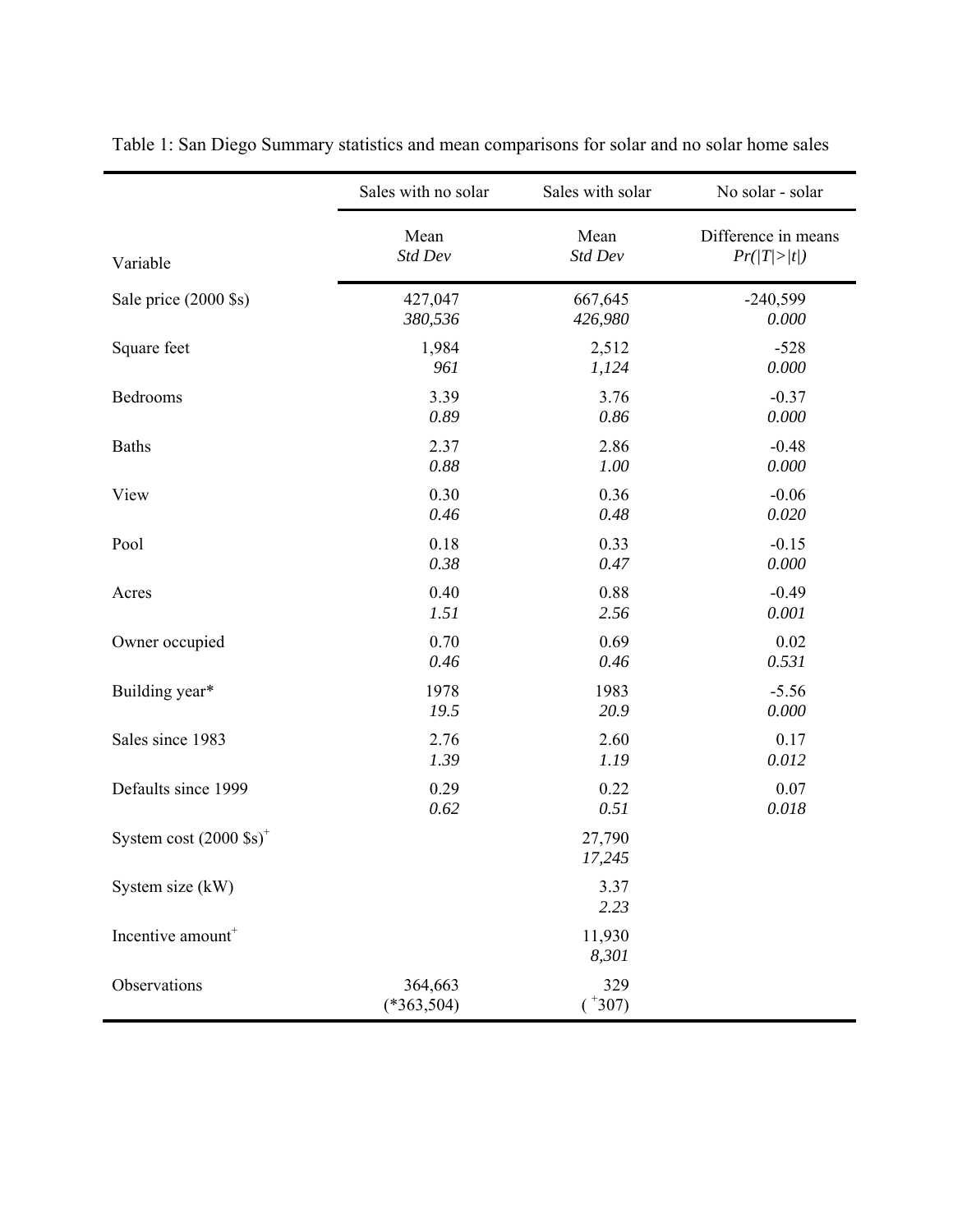|                         | Neighborhoods with<br>no solar | Neighborhoods with<br>at least one solar | No Solar - Solar    |
|-------------------------|--------------------------------|------------------------------------------|---------------------|
| Variable                | Mean                           | Mean                                     | Difference in Means |
|                         | Std Dev                        | Std Dev                                  | Pr( T > t )         |
| Average square footage  | 1,278                          | 1,822                                    | $-544$              |
|                         | 326                            | 535                                      | 0.000               |
| Average acreage         | 0.22                           | 0.44                                     | $-0.22$             |
|                         | 0.44                           | 0.88                                     | 0.000               |
| Percent with pools      | 3.01                           | 15.01                                    | $-12.00$            |
|                         | 3.73                           | 11081                                    | 0.000               |
| Percent Green Party     | 0.50                           | 0.52                                     | $-0.02$             |
|                         | 0.50                           | 0.45                                     | 0.709               |
| Percent Democrat        | 47.38                          | 35.63                                    | 11.75               |
|                         | 9.42                           | 8.95                                     | 0.000               |
| Median income (\$1000s) | 30.35                          | 55.86                                    | $-25.51$            |
|                         | 11.97                          | 22.85                                    | 0.000               |
| Percent White           | 26.73                          | 60.85                                    | $-34.13$            |
|                         | 22.70                          | 23.67                                    | 0.000               |
| Percent Owner Occupied  | 53.89                          | 72.87                                    | $-18.99$            |
|                         | 18.21                          | 8.95                                     | 0.000               |
| Percent College Grads   | 13.54                          | 31.19                                    | $-17.66$            |
|                         | 13.33                          | 17.95                                    | 0.000               |
| Percent Prius*          | 0.39                           | 0.39                                     | 0.002               |
|                         | 0.03                           | 0.03                                     | 0.993               |
| Percent Truck*          | 51.83                          | 45.61                                    | 6.21                |
|                         | 8.23                           | 6.92                                     | 0.126               |
| Observations            | 89<br>$(*6)$                   | 496<br>$(*89)$                           |                     |

Table 2: San Diego neighborhood summary stats and comparison by solar penetration

\*Auto data variables reported at the zip code level, all others are census tract averages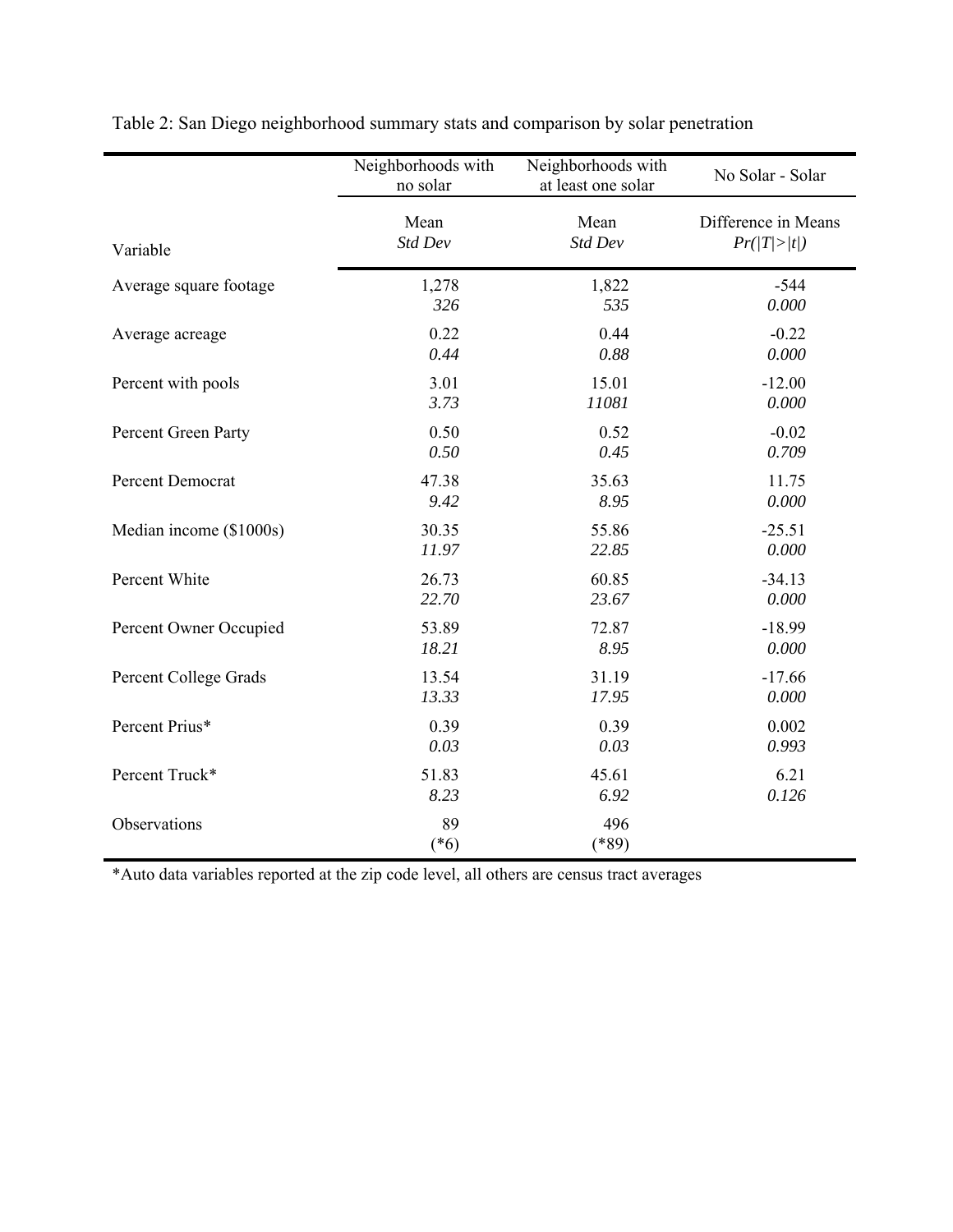|                                   |        | Full Sample |             | Aristotle Sample |             |
|-----------------------------------|--------|-------------|-------------|------------------|-------------|
| Dependent Variable:               |        | Coefficient | Coefficient |                  | Coefficient |
| Dummy=1 if lives in a solar home  | Mean   | (Std Error) | (Std Error) | Mean             | (Std Error) |
| Home has solar panels (count)     | 2,282  |             |             | 1,272            |             |
| Conservative (all HH voters)      | 0.703  |             |             | 0.405            |             |
| Liberal (all HH voters)           | 0.199  | $0.002***$  | $0.002**$   | 0.399            | $0.002**$   |
|                                   |        | (0.001)     | (0.001)     |                  | (0.001)     |
| Mixed Conservative and Liberal    | 0.0111 | 0.005       | $0.005*$    | 0.022            | 0.005       |
|                                   |        | (0.003)     | (0.003)     |                  | (0.003)     |
| Other Party                       | 0.0866 | 0.000       | 0.000       | 0.174            | 0.000       |
|                                   |        | (0.001)     | (0.001)     |                  | (0.001)     |
| Less than high school             | 0.0337 |             |             | 0.067            |             |
| High school grad                  | 0.103  |             | 0.001       | 0.205            | 0.001       |
|                                   |        |             | (0.001)     |                  | (0.001)     |
| Some College                      | 0.125  |             | 0.000       | 0.249            | 0.000       |
|                                   |        |             | (0.001)     |                  | (0.001)     |
| College Grad                      | 0.127  |             | $0.003**$   | 0.253            | $0.003**$   |
|                                   |        |             | (0.001)     |                  | (0.001)     |
| Post graduate                     | 0.0859 |             | $0.006***$  | 0.171            | $0.006***$  |
|                                   |        |             | (0.001)     |                  | (0.001)     |
| Household has contributed to      |        |             |             |                  |             |
| environmental organizations       | 0.0404 |             | $0.005***$  | 0.080            | $0.005***$  |
|                                   |        |             | (0.002)     |                  | (0.002)     |
| political organizations           | 0.246  |             | $-0.001$    | 0.490            | $-0.001$    |
|                                   |        |             | (0.001)     |                  | (0.001)     |
| religious organizations           | 0.0289 |             | 0.001       | 0.058            | 0.001       |
|                                   |        |             | (0.002)     |                  | (0.002)     |
| <b>Census Tract Fixed Effects</b> |        | Y           | Y           |                  | Y           |
|                                   |        |             |             |                  |             |
| Observations                      |        | 202,864     | 202,864     |                  | 100,943     |
| R-squared                         |        | 0.012       | 0.013       |                  | 0.010       |

Table 3: Correlates of Living in a Solar Home in the City of San Diego in 2009

Estimated from a linear probability model. Additional controls include the age of the oldest registered voter in the household, whether a child is present in the household, the highest imputed income of the two oldest registered voters in the household, and an indicator for the being in the Aristotle data base. A conservative is registered as Republican, American, or Libertarian Party. A liberal is a registered as Democrat, Peace and Freedom, or Green Party. Robust standard errors in parentheses. The symbols \*, \*\*, and \*\*\* indicate significance at the 10, 5, and 1 percent level, respectively.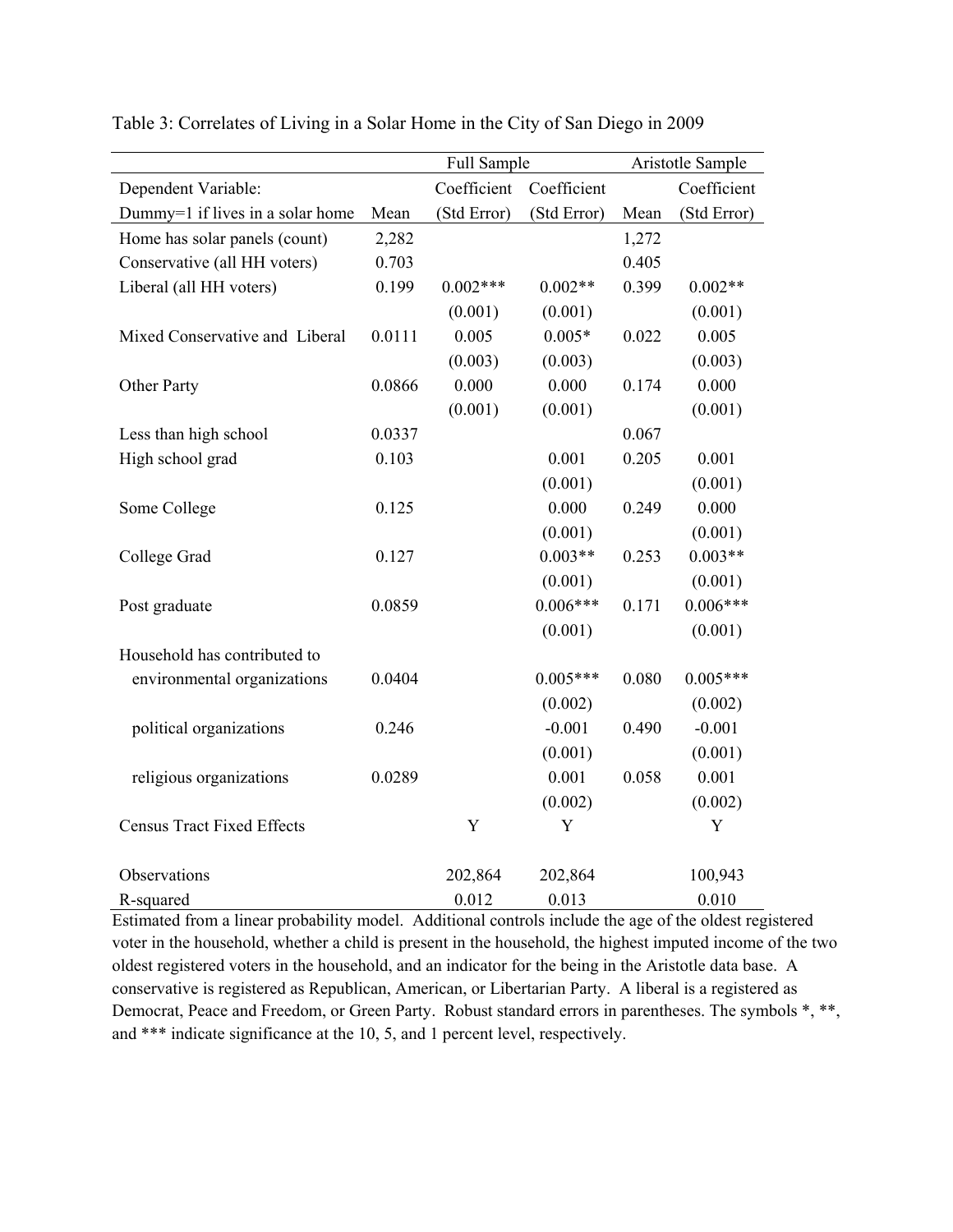| Dependent variable:<br>Log(SalePrice)                           | <b>Baseline</b>            | Neighborhood               | <b>System Size</b>                      |
|-----------------------------------------------------------------|----------------------------|----------------------------|-----------------------------------------|
|                                                                 | Coefficient<br>(Std Error) | Coefficient<br>(Std Error) | Coefficient<br>(Std Error)              |
| Solar                                                           | $0.036***$<br>(0.010)      | $0.031**$<br>(0.014)       | 0.043<br>(0.137)                        |
| Solar will be installed                                         | 0.004<br>(0.003)           | 0.004<br>(0.003)           |                                         |
| Solar concurrently installed                                    | 0.028<br>(0.021)           | 0.028<br>(0.021)           |                                         |
| Solar home in solar block                                       |                            | 0.010<br>(0.020)           |                                         |
| Log Size (watts) $*$ Solar                                      |                            |                            | $-0.001$<br>(0.017)                     |
| Joint significance of solar<br>terms                            |                            |                            | F Stat = $6.60$ ,<br>$Prob > F = 0.001$ |
| $Log(Acres)^{\dagger}$                                          | $0.074***$<br>(0.003)      | $0.074***$<br>(0.003)      | $0.074***$<br>(0.003)                   |
| <b>Swimming Pool</b>                                            | $0.050***$<br>(0.001)      | $0.050***$<br>(0.001)      | $0.050***$<br>(0.001)                   |
| View                                                            | $0.049***$<br>(0.001)      | $0.049***$<br>(0.001)      | $0.049***$<br>(0.001)                   |
| $Log(Square Foot)^T$                                            | $0.432***$<br>(0.003)      | $0.432***$<br>(0.003)      | $0.432***$<br>(0.003)                   |
| Bathrooms                                                       | $0.024***$<br>(0.001)      | $0.024***$<br>(0.001)      | $0.024***$<br>(0.001)                   |
| Constant                                                        | 9.385***<br>(0.012)        | 9.385***<br>(0.012)        | 9.385***<br>(0.012)                     |
| Census tract quarter fixed<br>effects (578 tracts, 56 quarters) | 30,426                     | 30,426                     | 30,426                                  |
| Observations                                                    | 364,992                    | 364,992                    | 364,992                                 |
| Sales with solar                                                | 329                        | 329                        | 329                                     |
| $R^2$ within; overall                                           | 0.64; 0.34                 | 0.64; 0.34                 | 0.64; 0.34                              |

Table 4: San Diego Hedonic OLS regression estimates of log sales price on solar panels

Significant at \*\*\* 1% and \*\* 5% levels;  $\dagger$  Zip code specific variation in these coefficients is also estimated; Building vintage, mortgage default frequency, sales frequency, owner occupancy tax status, and month in year of sale are included in all regressions, with coefficient estimates available from the authors by request.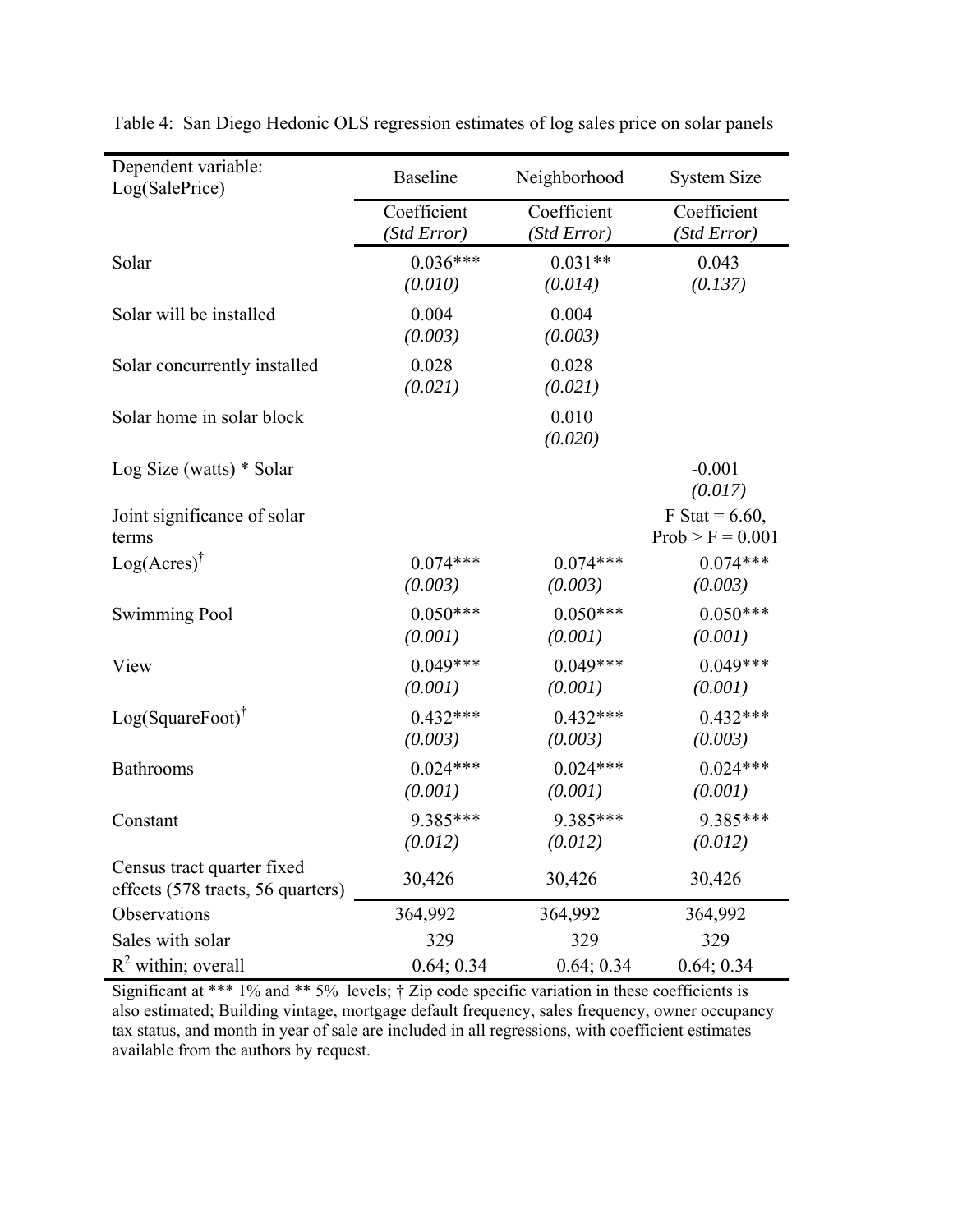Table 5: Predicted value of solar from hedonic estimates and comparison sample values (Adjusted to 2010 dollars)

| Predicted added value of solar at mean<br>characteristics of sales with solar                                                 | \$22,554; (\$5.65/watt) |
|-------------------------------------------------------------------------------------------------------------------------------|-------------------------|
| Average total (before subsidy) system cost of<br>solar for solar sales                                                        | \$35,967; (\$9.02/watt) |
| Average net (after subsidy) system cost of<br>solar for solar sales                                                           | \$20,892; (\$5.24/watt) |
| Average mean total (before subsidy) system<br>cost of all systems installed during quarter of<br>home sale (replacement cost) | \$30,858; (\$7.74/watt) |
| Average mean net (after subsidy) system cost<br>of all systems installed during quarter of home<br>sale                       | \$21,047; (\$5.28/watt) |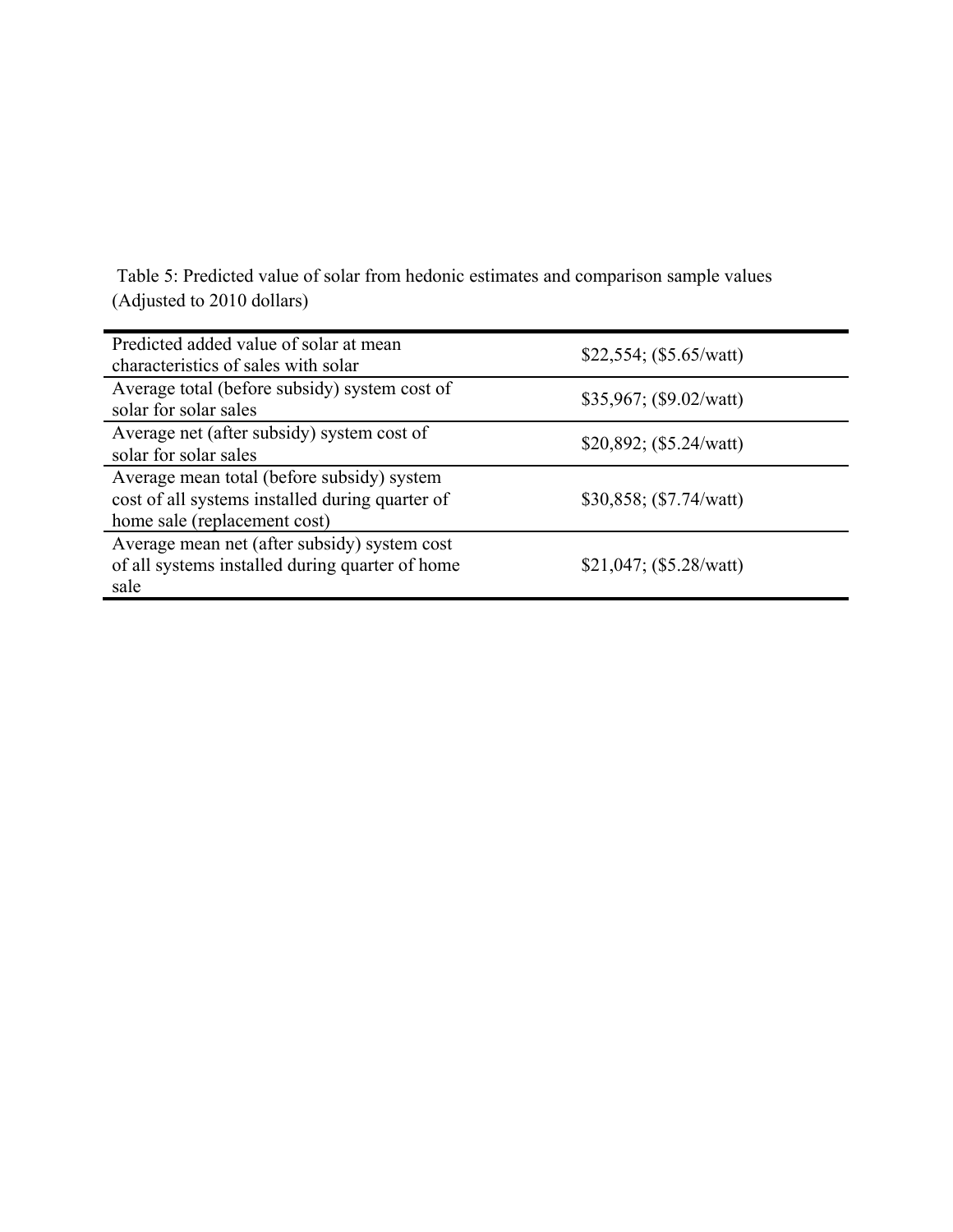|                                                                  | Prius<br>Share       | Truck<br>Share        | Green<br>Share       | Dems<br>Share       | Log Med<br>Income   | College<br>Grads     |
|------------------------------------------------------------------|----------------------|-----------------------|----------------------|---------------------|---------------------|----------------------|
| Variable                                                         | Coeff.<br>(S.E.)     | Coeff.<br>(S.E.)      | Coeff.<br>(S.E.)     | Coeff.<br>(S.E.)    | Coeff.<br>(S.E.)    | Coeff.<br>(S.E.)     |
| Solar $_{ijt}$                                                   | $-0.002$<br>(0.022)  | $0.198***$<br>(0.078) | $0.031**$<br>(0.014) | $-0.027$<br>(0.047) | $-0.156$<br>(0.277) | $-0.022$<br>(0.026)  |
| NbhdVar <sub>i</sub> $*$<br>Solar $_{ijt}$                       | $0.076**$<br>(0.038) | $-0.004**$<br>(0.002) | 0.009<br>(0.022)     | 0.002<br>(0.002)    | 0.017<br>(0.025)    | $0.001*$<br>(0.0005) |
| Joint significance<br>of solar terms -<br>$F$ Stat; (Prob $>$ F) | 8.77;<br>(0.000)     | 8.90;<br>(0.000)      | 6.69;<br>(0.001)     | 7.55;<br>(0.001)    | 6.84;<br>(0.001)    | 8.09;<br>(0.000)     |
| Home<br>characteristics<br>Census tract<br>quarter fixed         | Yes                  | Yes                   | Yes                  | Yes                 | Yes                 | Yes                  |
| effects<br>(578 tracts, 56)<br>quarters)                         | 29,697               | 29,697                | 30,420               | 30,420              | 30,420              | 30,420               |
| Observations                                                     | 349,108              | 349,108               | 364,985              | 364,985             | 364,985             | 364,985              |
| Sales with solar                                                 | 319                  | 319                   | 329                  | 329                 | 329                 | 329                  |
| $R^2$ within; overall                                            | 0.64; 0.33           | 0.64; 0.33            | 0.64; 0.34           | 0.64; 0.34          | 0.64; 0.34          | 0.64; 0.34           |

Table 6: Hedonic OLS regression estimates of log price on solar panels with neighborhood characteristic interaction

\*\*\*,\*\*,\* Significant at 1%, 5%, 10% levels, respectively

j.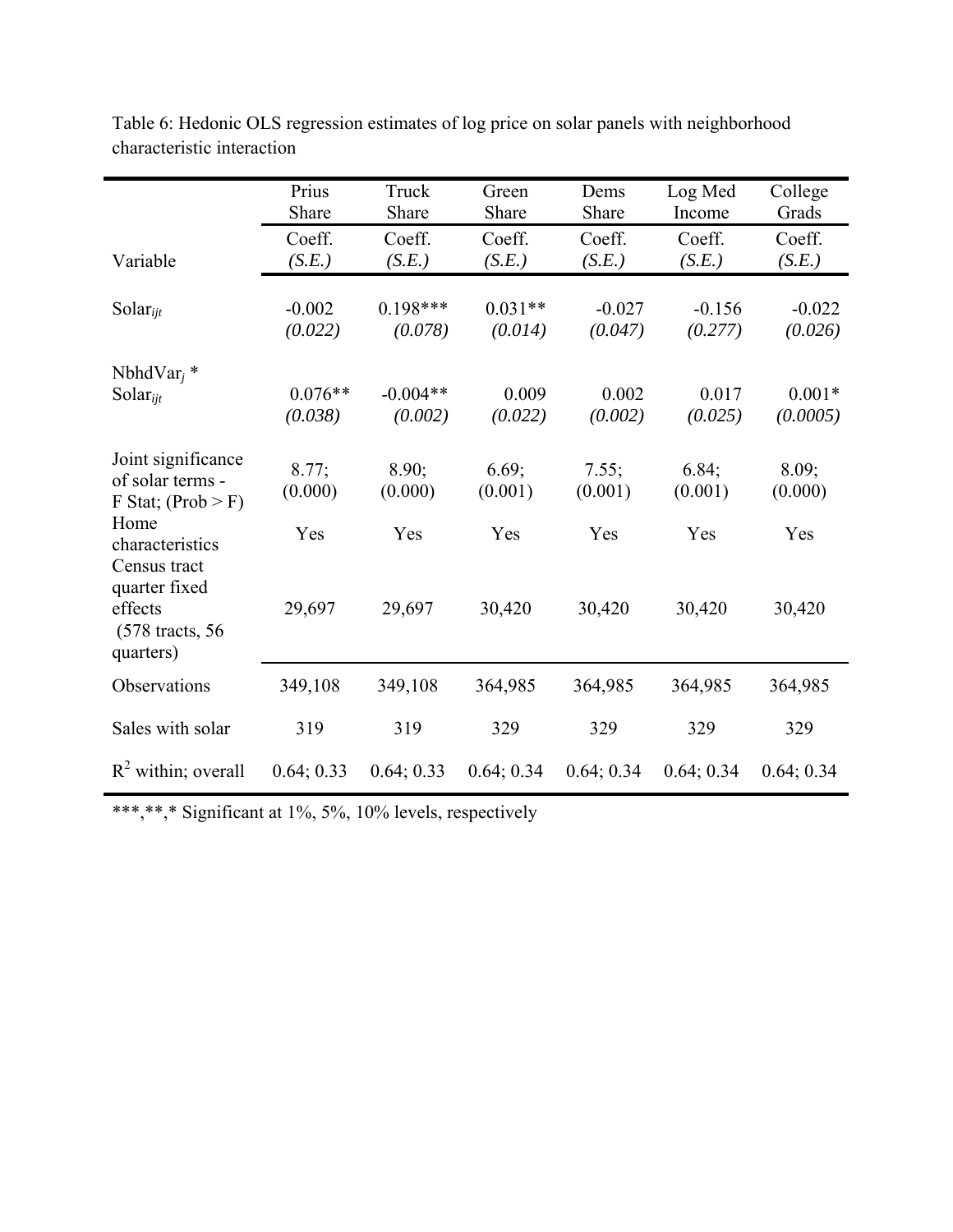|                                                                                      | <b>Baseline</b>            | Major<br>renovation        | High value<br>renovation   | Any Permit                 |
|--------------------------------------------------------------------------------------|----------------------------|----------------------------|----------------------------|----------------------------|
| Variable                                                                             | Coefficient<br>(Std Error) | Coefficient<br>(Std Error) | Coefficient<br>(Std Error) | Coefficient<br>(Std Error) |
| Solar $_{ijt}$                                                                       | $0.062***$<br>(0.016)      | $0.062***$<br>(0.016)      | $0.060***$<br>(0.016)      | $0.062***$<br>(0.016)      |
| Building Permit $_{iit}$                                                             |                            | $0.025***$<br>(0.007)      | $0.056***$<br>(0.005)      | $-0.036***$<br>(0.001)     |
| Home characteristics                                                                 | Yes                        | Yes                        | Yes                        | Yes                        |
| Census tract quarter fixed<br>effects<br>$(578 \text{ tracts}, 51 \text{ quarters})$ | 13,416                     | 13,416                     | 13,416                     | 13,416                     |
| Observations                                                                         | 136,389                    | 136,389                    | 136,389                    | 136,389                    |
| Sales with solar                                                                     | 122                        | 122                        | 122                        | 122                        |
| Sales with permit                                                                    |                            | 725                        | 1,411                      | 20,324                     |
| Sales with solar and<br>permit                                                       |                            | $\overline{4}$             | 12                         | 25                         |
| $R^2$ within; overall                                                                | 0.57; 0.31                 | 0.57; 0.31                 | 0.57; 0.31                 | 0.57; 0.32                 |

Table 7: Hedonic OLS regression estimates of solar on log price with building permits

\*\*\*Significant at the 1% level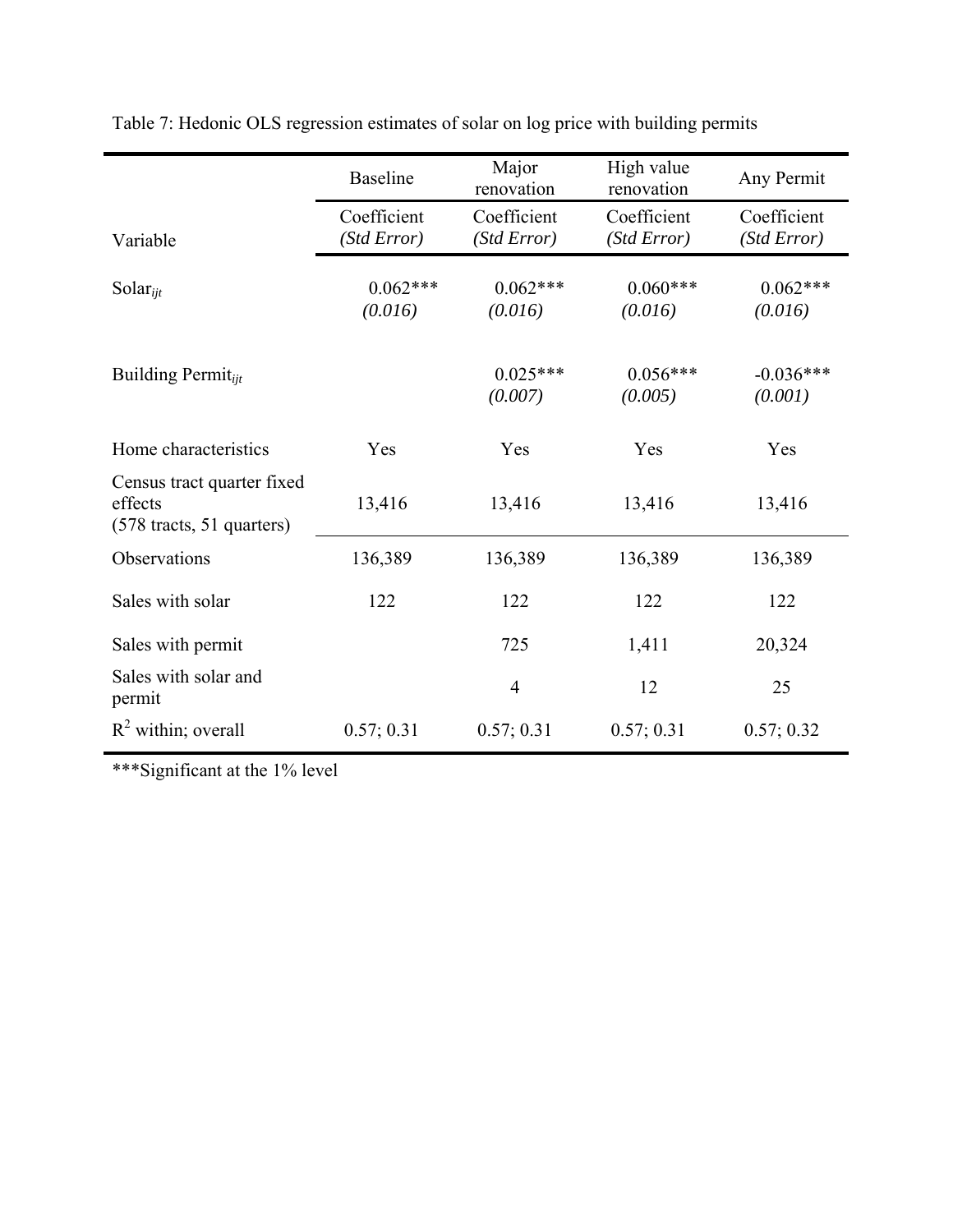|                                                  | <b>Baseline</b>            | <b>System Size</b>                      |
|--------------------------------------------------|----------------------------|-----------------------------------------|
| Variable                                         | Coefficient<br>(Std Error) | Coefficient<br>(Std Error)              |
| $\Delta$ Solar <sub>iit</sub>                    | $0.036**$<br>(0.018)       | $0.611**$<br>(0.277)                    |
| Log Size (watts) * $\Delta$ Solar <sub>iit</sub> |                            | $-0.073**$<br>(0.035)                   |
| Joint significance of solar terms                |                            | F Stat = $4.36$ ,<br>$Prob > F = 0.013$ |
| Census tract specific HPIs                       | 110                        | 110                                     |
| Observations                                     | 80,182                     | 80,164                                  |
| Sales with solar                                 | 160                        | 160                                     |
| $R^2$                                            | 0.76                       | 0.76                                    |

Table 8: Repeat sales GLS regression estimates of log of sales price ratio on added solar

\*\*Significant at the 5% level